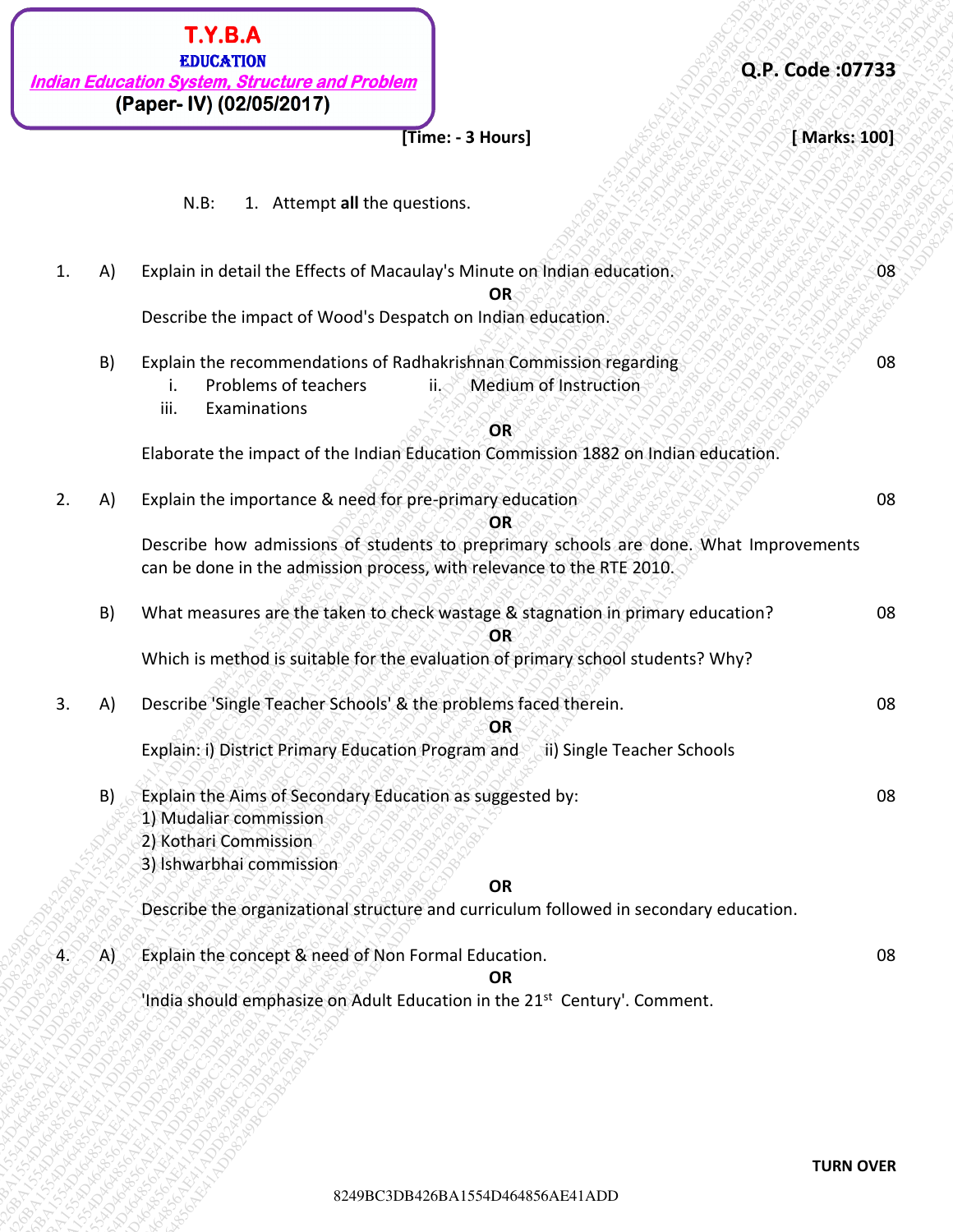B Describe the role of IGNOU in Distance education

**OR**

How have IGNOU and YCMOU worked towards making education available and reachable to the masses? Explain?

- 5. Write short notes on any 4 of the following:  $\mathcal{S}^{\mathcal{A}}$  is  $\mathcal{S}^{\mathcal{A}}$  is  $\mathcal{S}^{\mathcal{A}}$  is  $\mathcal{S}^{\mathcal{A}}$  is  $\mathcal{S}^{\mathcal{A}}$ 
	- a) Need for vocationalisation of education at secondary stage.
	- b) Institute of Distance and Open Learning, University of Mumbai.
	- c) Jawahar Navodaya Vidyalayas
	- d) Technical education at the secondary stage
	- e) Evaluation in preprimary education
	- f) Early efforts of the East India Company in Indian education
- **Q.P. Code: 197733**<br>
8244926 BC3DB4167<br>
How have CAT0OU and YCMOU worked coverage moderation means elsewhered and reachable isotration means of the following company solutions are approximately property of Mustakea<br>
9. The 8<br>
82444546 BC3D413454 SCMCU3 Horsester characterized converge consideration and consideration and the masses of such and the following<br>
9. November 266426 AC41ADD424 MC4 Mc4 Converge consideration and consideration and th 8249BC3DB426BA1554D464856AE41ADD8249BC3DB426BA1554D464856AE41ADD8249BC3DB426BA1554D464856AE41ADD8249BC3DB426BA1554D464856AE41ADD8249BC3DB426BA1554D464856AE41ADD8249BC3DB426BA1554D464856AE41ADD 9249 BC-cristian the role of GMD311 milibitians character<br>
BC426 BA1554 and YCMO1 weather coverage and american spin of the relationship of the relationship of the relationship of the relationship of the relationship of th 9<br>82449648486494848404848478484876484<br>3 April 2000 11:00 12:00 13:00 13:00 13:00 13:00 13:00 13:00 14:00 14:00 14:00 14:00 14:00 14:00 14:00 14:00 14:00 14:00 14:00 14:00 14:00 14:00 14:00 14:00 14:00 14:00 14:00 14:00 14: 8249<br>
8249 BC3D 4244 C50 AB426 C50 D4142 C50 D4142 C50 D424 C40 D424 C40 D424 C40 D424<br>
24. Weits also discuss on a year of the following<br>
24. Weits also discusses and Objective the monographical projective of Montbal<br>
24. 8249<br>
8249 BC3D 4244 C50 AB426 C50 D4142 C50 D4142 C50 D424 C40 D424 C40 D424 C40 D424<br>
24. Weits also discuss on a year of the following<br>
24. Weits also discusses and Objective the monographical projective of Montbal<br>
24. 8249<br>
8249 BC3D 4244 C50 AB426 C50 D4142 C50 D4142 C50 D424 C40 D424 C40 D424 C40 D424<br>
24. Weits also discuss on a year of the following<br>
24. Weits also discusses and Objective the monographical projective of Montbal<br>
24. 8249<br>
8249 BC3D 4244 C50 AB426 C50 D4142 C50 D4142 C50 D424 C40 D424 C40 D424 C40 D424<br>
24. Weits also discuss on a year of the following<br>
24. Weits also discusses and Objective the monographical projective of Montbal<br>
24. 8249<br>
8249 BC3D 4244 C50 AB426 C50 D4142 C50 D4142 C50 D424 C40 D424 C40 D424 C40 D424<br>
24. Weits also discuss on a year of the following<br>
24. Weits also discusses and Objective the monographical projective of Montbal<br>
24. 8249<br>
8249 BC3D 4244 C50 AB426 C50 D4142 C50 D4142 C50 D424 C40 D424 C40 D424 C40 D424<br>
24. Weits also discuss on a year of the following<br>
24. Weits also discusses and Objective the monographical projective of Montbal<br>
24. 8249<br>
8249 BC3D 4244 C50 AB426 C50 D4142 C50 D4142 C50 D424 C40 D424 C40 D424 C40 D424<br>
24. Weits also discuss on a year of the following<br>
24. Weits also discusses and Objective the monographical projective of Montbal<br>
24. 8249<br>
8249 BC3D 4244 C50 AB426 C50 D4142 C50 D4142 C50 D424 C40 D424 C40 D424 C40 D424<br>
24. Weits also discuss on a year of the following<br>
24. Weits also discusses and Objective the monographical projective of Montbal<br>
24. 8249<br>
8249 BC3D 4244 C50 AB426 C50 D4142 C50 D4142 C50 D424 C40 D424 C40 D424 C40 D424<br>
24. Weits also discuss on a year of the following<br>
24. Weits also discusses and Objective the monographical projective of Montbal<br>
24. 8249BC3DB426BA1554D464856AE41ADD8249BC3DB426BA1554D464856AE41ADD8249BC3DB426BA1554D464856AE41ADD8249BC3DB426BA1554D464856AE41ADD8249BC3DB426BA1554D464856AE41ADD8249BC3DB426BA1554D464856AE41ADD 82442000<br>
8244240249 BC300130 and Washerston and Washerston and Washerston and Washerston and Washerston and The University of the Consense of the Consense of the Consense of the Consense of the Consense of the Consense of 8249 Deverthe the role of IGNOLI in Distance columnican<br>
intermediated CMOLI and YGNOLI worked in covered in the straight subscribes and consideration of the straight of Natural Chansen in the straight of Identical Chansen Q.P. Code 37733<br>Beautiful member of GMOU in Distance relaxation<br>the research Pole in Code 37733<br>BC3D4484 AE41ADD426BA164BA154D464BC3DB426BA15426<br>BC4BC43026 AE41ADD426BA154D46BA1564BA15426<br>BC4BC430E41ADD426BA1564DA1564DA156 92449<br>
824 Dreamland the role of 16800 U in Divisions entiation<br>
How masses Clepsinary<br>
Unit about proper of the following<br>
Unit about proper of the following active control of the street of the relationships<br>
by interest 8<br>
824 December 1046 BA1504 in Distance education<br>
1046 Metals and CMS26 Worked Lowards making adjustice air signalized by the music FR Papeline<br>
3.<br>
Will a Juncoln Metals and an interview are not open interviews<br>
10 In Ma 6. Write a report of the interviews conducted by you on 'School Drop Outs' or the visit to a NonFornlal Educational Institution' done as Practical Work for this paper.

LA & C & C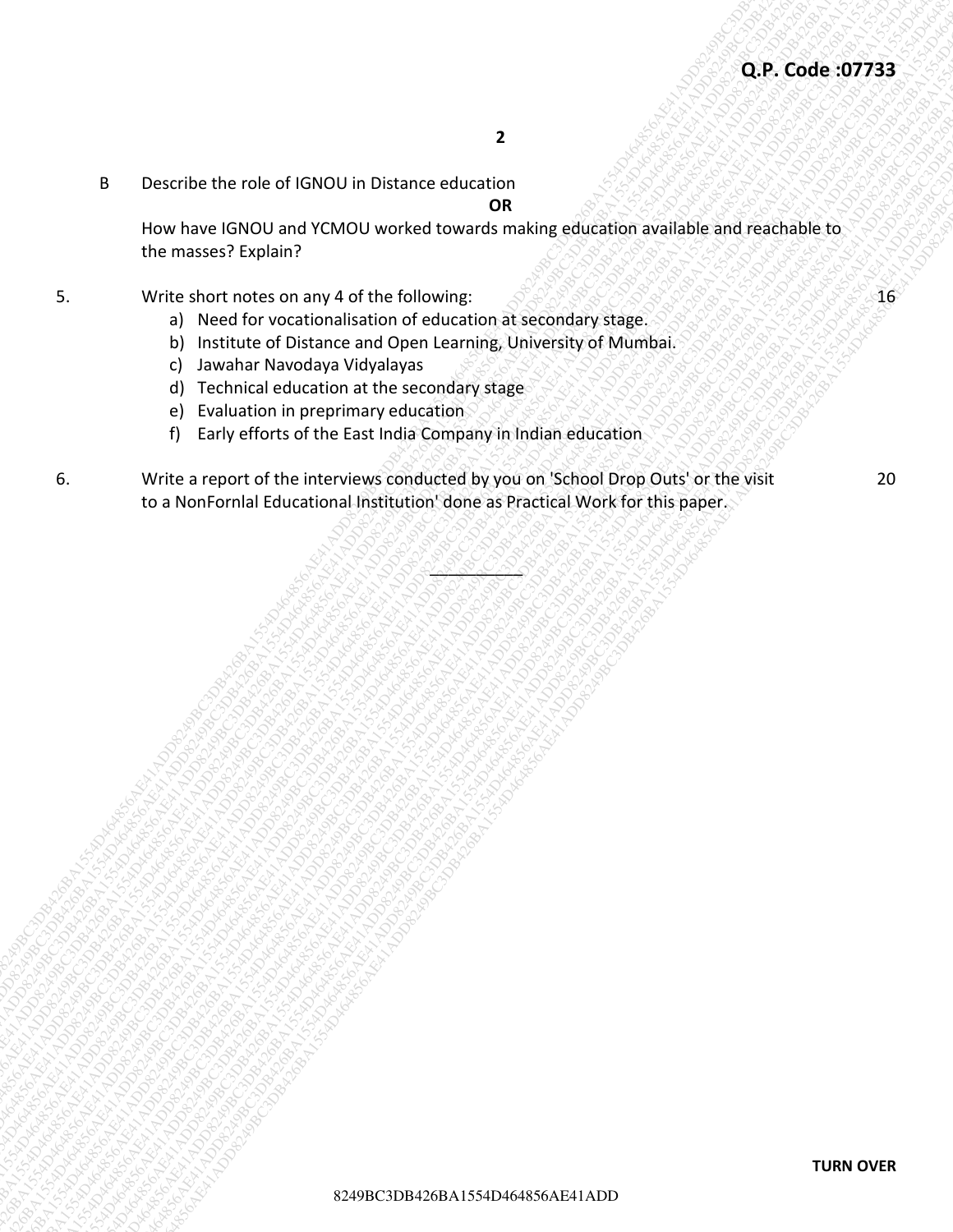गुण: १००

 $\circ c$ 

 $\mathfrak{o}$ 

 $\circ$ 

 $\circ c$ 

 $\circ c$ 

 $\overline{\mathbf{3}}$ 

# (मराठी अनुवाद) (वेळ – ३ तास)

१. सर्व प्रश्न अनिवार्य आहेत. सूचनाः

- १. (अ) भारतीय शिक्षणावर मेकॉले मिनिटचा झालेला परिणाम संविस्तर स्पष्ट करा किंवा भारतीय शिक्षणावर वृडच्या खलित्याच्या प्रभावाचे वर्णन करा.
- पुढील संदर्भात राधाकृष्णन् आयोगाच्या शिफारशी स्पष्ट करोः-(ब) २.
	- २) अनुदेशनाचे माध्यम १) शिक्षकांच्या समस्या
	- ३) परीक्षा

२.

# किंवा

भारतीय शिक्षणावर १८८२ च्या भारतीय शिक्षण आयोगाचा झालेला प्रभाव विस्तारपूर्वक लिहा.

- (अ) पूर्व-प्राथमिक शिक्षणाचे महत्त्व आणि गरज स्पष्ट करा.  $\circ c$ किंवा पूर्व प्राथमिक शाळांतील विद्यार्थ्यांच्या प्रवेश प्रक्रियेचे वर्णन करा. आरटीई २०१० च्या अनुषंगाने प्रवेश प्रक्रियेत कोणत्या सुधारणा करता येतील?
	- प्राथमिक शिक्षणातील गळती आणि स्थगन रोखण्यासाठी कोणते उपाय करता येतील?  $(\overline{\mathbf{p}})$ किंवा

प्राथमिक शाळेतील विद्यार्थ्यांच्या मूल्यमापनासाठी कोणती पद्धत सुयोग्य आहे? का?

(अ) एकशिक्षकी शाळा आणि त्यांना येणाऱ्या समस्यांचे वर्णन करा.

# किंवा

स्पष्ट करा ल

- १) जिल्हा प्राथमिक शिक्षण कार्यक्रम
- २) एकशिक्षकी शाळा
- (ब) माध्यमिक शिक्षणाची ध्येये खालीलने सूचविल्याप्रमाणे स्पष्ट करा.
	- १) मुदलियार आयोग
	- २) कोठारी आयोग
	- ३) ईश्वरभाई आयोग

# किंवा

माध्यमिक शिक्षणाने अनुसारलेल्या अभ्यासक्रमाच्या संस्थानिहाय संरचनेचे वर्णन करा.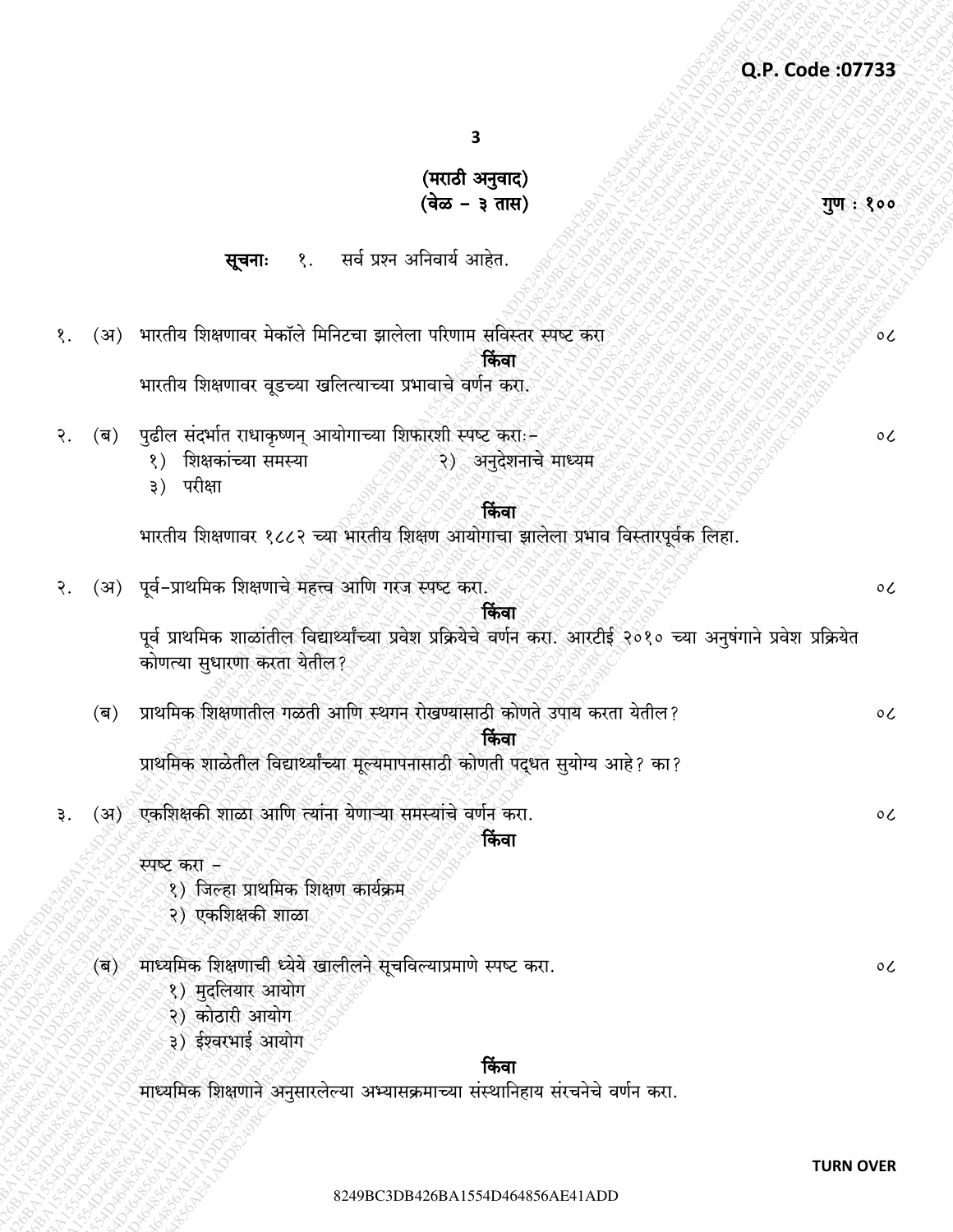(अ) न-औपचारिक शिक्षणाची संकल्पना आणि गरज स्पष्ट करा.  $X^{\bullet}$ किंवा

''भारताने २१ व्या शतकात प्रौढ शिक्षणावर भर दिला पाहिजे.'' टिप्पणी करा.

दूरस्थ शिक्षणात इग्नूच्या भूमिकेचे वर्णन करा.  $(\overline{\mathbf{a}})$ 

किंवा

जनसामान्य शिक्षण उपलब्ध करुन देण्यात इग्नू आणि वायसीएम्ओयू ने कशाप्रकारे कार्य केले आहे? स्पष्ट करा.

- खालीलपैकी कोणत्याही **चारांवर** थोडक्यात टिपा लिहाः– ५.
	- (अ) माध्यमिक स्तरावर शिक्षणाच्या व्यवसायिकरणाची आवश्यकता
	- (ब) दुरस्थ आणि मूक्त अध्ययन संस्था मुंबई विद्यापीठ
	- (क) जवाहर नवोदय विद्यालये
	- (ड) माध्यमिक स्तरावर तांत्रिक शिक्षण
	- पूर्व प्राथमिक शिक्षणाचे मूल्यमापन  $(\overline{\xi})$
	- भारतीय शिक्षणासाठी ईस्ट इंडिया कंपनीचे प्रारंभिक प्रयत्न  $(\overline{\Psi})$
- हया पेपरसाठी 'शाळेतून गळालेल्या' विद्यार्थ्यांच्या तुम्ही घेतलेल्या मुलाखतीचा किंवा न-औपचारिक शिक्षण २० ξ. संस्थेला दिलेल्या भेटीचा अहवाल लिहा.

१६

 $\mathcal{O}(\mathcal{L})$ 

 $\circ c$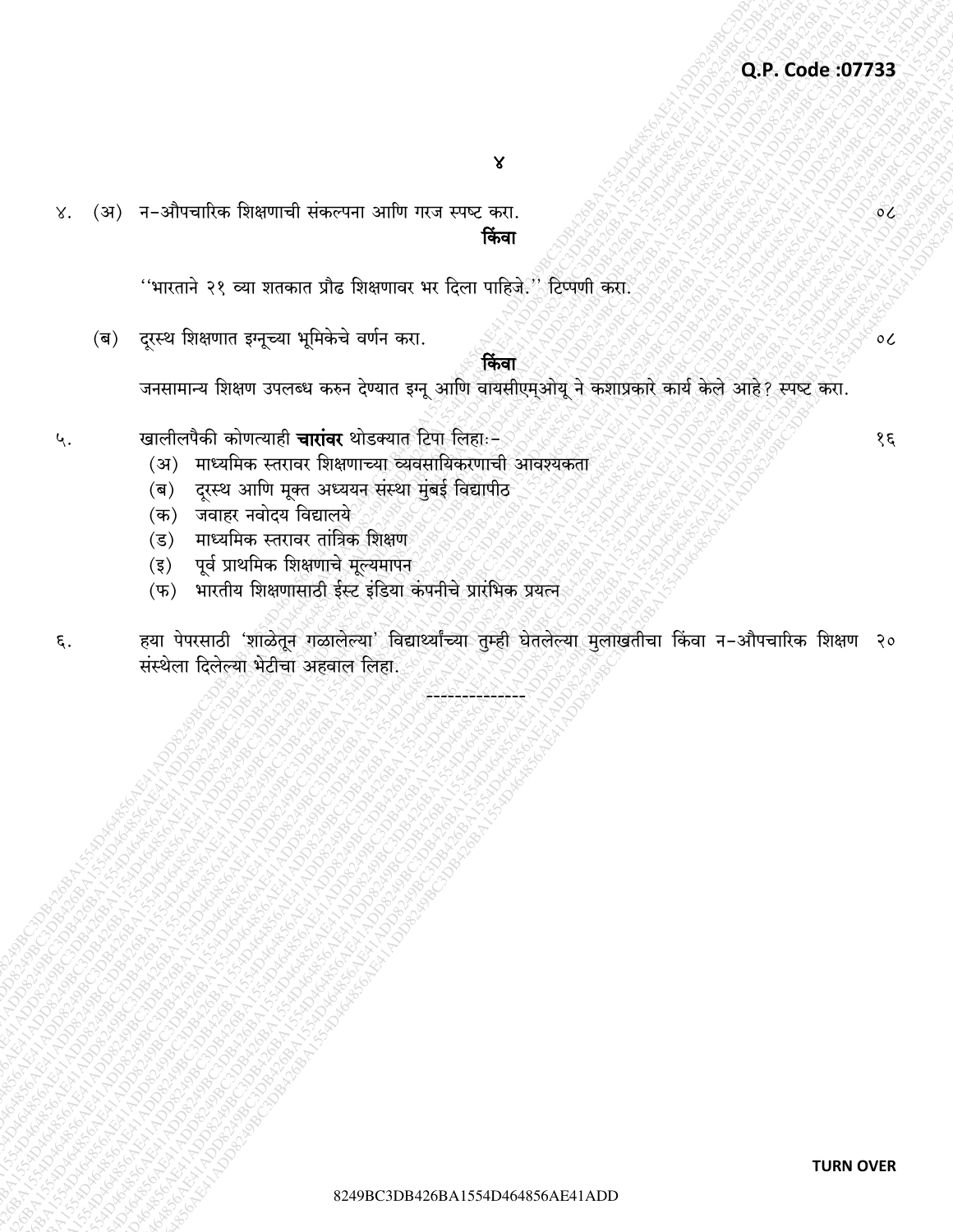कुल अंक: १००

 $\circ c$ 

 $\mathfrak{o}$ 

5

(हिन्दी अनुवाद) (समय - ३ घंटे)

सूचनाः १. सभी प्रश्न अनिवार्य हैं।

१. (अ) भारतीय शिक्षण पर मॅकॉलेस मिनिट्स के संपूर्ण प्रभाव को स्पष्ट कीजिए। अथवा

वडस डिस्पेच के प्रभाव को स्पष्ट कीजिए।

(ब) राधाकृष्णन आयोग की शिफारिशों को निम्न के संदर्भ में स्पष्ट कीजिए:-२.

- १) शिक्षक की समस्या २) अनुदेशन का माध्यम
- ३) परीक्षा

#### अथवा

भारतीय शिक्षा पर १८८२ के भारतीय शिक्षण आयोग के प्रभाव का, विस्तारीकरण कीजिए।

|     | २. (अ) पूर्व प्राथमिक शिक्षा की आवश्यकता तथा महत्त्व की स्पष्ट कीजिए।                  | $\mathfrak{o}$ |
|-----|----------------------------------------------------------------------------------------|----------------|
|     | अथवा                                                                                   |                |
|     | वर्णन कीजिए की पूर्व प्राथमिक विदयालय में विदयार्थियों की भरती किस प्रकार की जाती हैं। |                |
| (ब) | आर. टी. ई २०१० के प्रासंगिकता के आधार पर, भारत में क्या सुधार किये जा सकते हैं?        | $\mathfrak{0}$ |
|     | अथवा                                                                                   |                |
|     | प्राथमिक शिक्षा में अपत्यय तथा स्थगन को रोकने के लिए कौन सी उपाय योजना की जा सकती हैं? |                |
|     |                                                                                        |                |

(अ) वर्णन कीजिए कि 'एक शिक्षकीय विदयालय' को किन समस्याओं का सामना करना पड़ता हैं। ₹. अथवा

> १) जिला प्राथमिक शिक्षण कार्यक्रम तथा। २) एक शिक्षकीय विदायलय को स्पष्ट कीजिए।

(ब) माध्यमिक शिक्षा के उद्देश को निम्न के सुझावों के संदर्भ में स्पष्ट कीजिए:-

- १) मदलियार आयोग
- २) कोठारी आयोग

३) ईश्वर भाई आयोग

#### अथवा

माध्यमिक शिक्षा द्वारा अनुसरित आयोजन संरचना तथा अभ्यासक्रम का वर्णन कीजिए।

४. (अ) न-औपचारिक शिक्षा की आवश्यकता तथा संकल्पना को स्पष्ट कीजिए।

 $\circ c$ 

 $\circ c$ 

 $\circ c$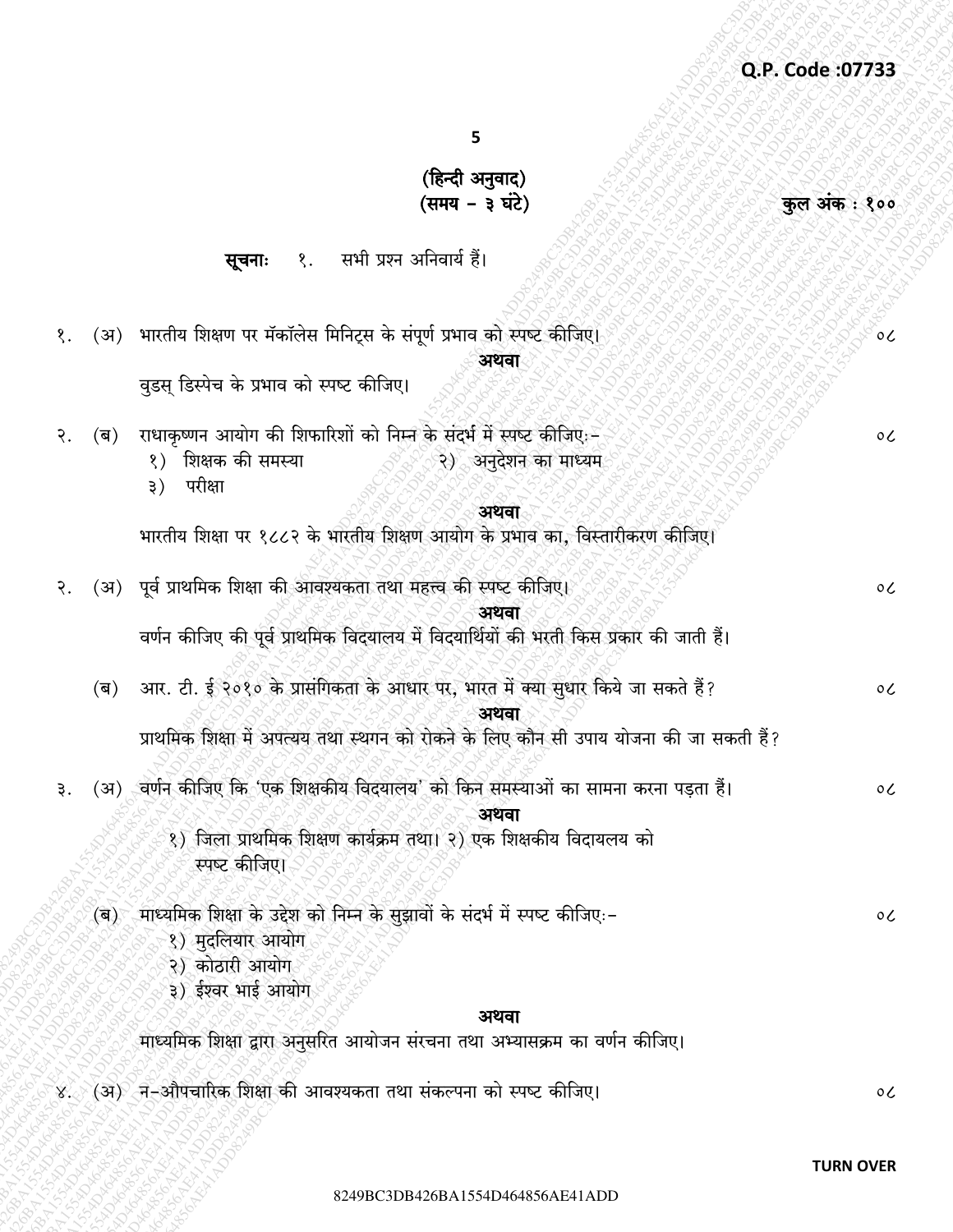#### ६ अथवा

'शवी शताब्दी में भारत को व्यस्क शिक्षा पर जोर देना चाहियें टिप्पणी कीजिए।

(ब) दूरस्थ शिक्षा में इग्नू को भूमिका का वर्णनं कीजिए।

#### अथवा

जन मानस तक शिक्षा को उपलब्ध कराने के लिए किस प्रकार इम्नू तथा वायसीएमयू ने किस प्रकार कार्य किया हैं ?

- निम्न में से किन्हीं चार पर संक्षिप्त में लिखियेः-५.
	- (अ) माध्यमिक स्तर पर शिक्षा का व्यवसायीकरण
	- (ब) दुरस्थ तथा मुक्त शिक्षण संस्थान मुंबई विश्व विदयालय
	- (क) जवाहर नवोदय विदयालय
	- (ड) माध्यमिक स्तर पर तकनीकि शिक्षा
	- पूर्व-प्राथमिक शिक्षा मे मूल्यांकन  $(\overline{\xi})$
	- (फ) भारतीय शिक्षा के लिए इस्ट इंडिया कंपनी के प्रारंभिक प्रयत्न
- आपके द्वारा 'विदयालय छोडने वाले विदयार्थी' या 'न–औपचारिक शिक्षण संस्थान' में किये गये साक्षात्कार की २० ξ. रिर्पोट को लिखिये जिसे आपने प्रात्यक्षिक कार्य के रुप में इस परिपत्र के लिये किया हैं।

 $\mathcal{S}\mathcal{E}$ 

 $0<sub>o</sub>$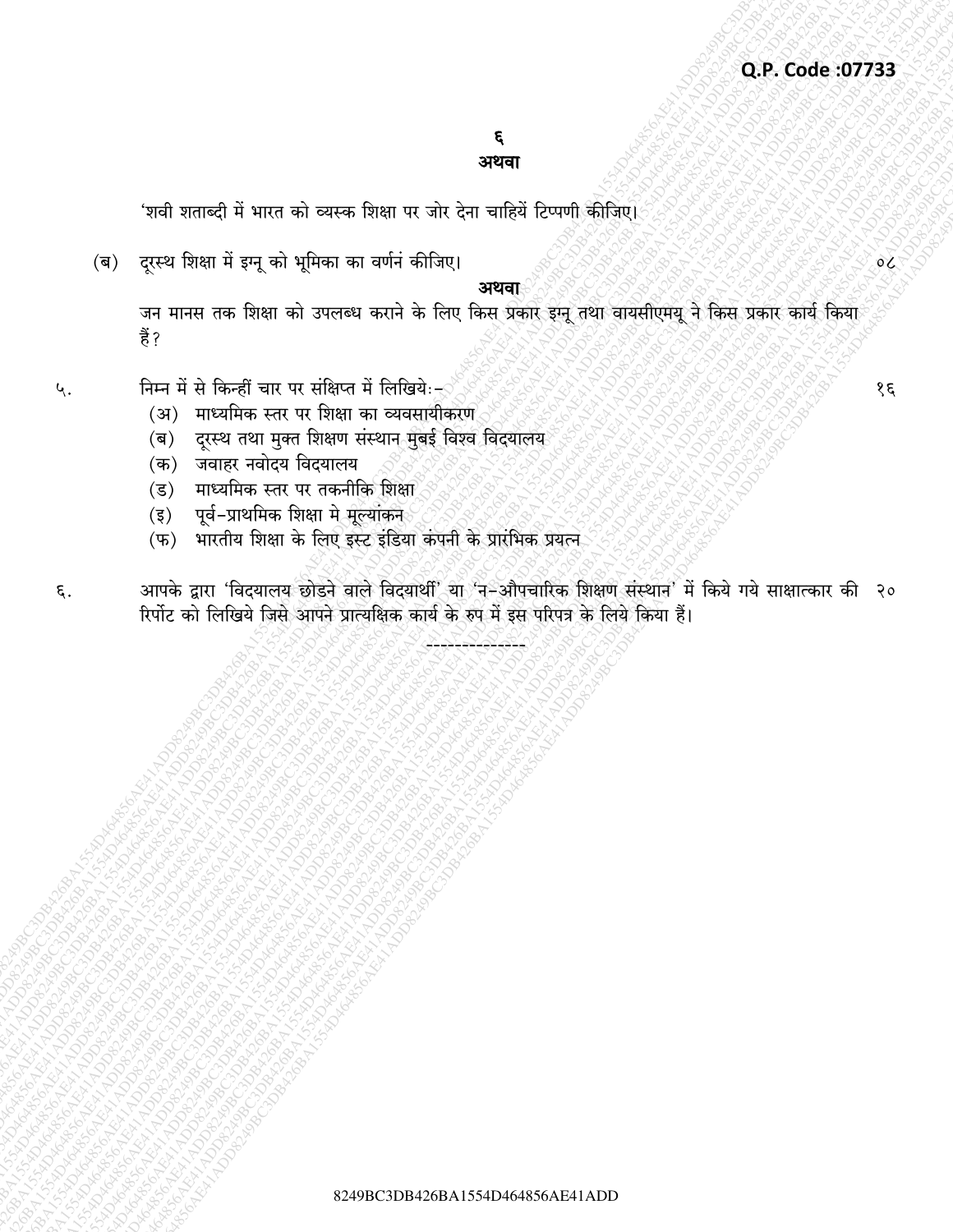

|    |                        | <b>EDUCATION</b><br><b>Communication Mode in Education</b> |                                                                                                                                  | Q.P. Code: 06876 |    |
|----|------------------------|------------------------------------------------------------|----------------------------------------------------------------------------------------------------------------------------------|------------------|----|
|    |                        | (Paper- V) (03/05/2017)                                    | [Time: - 3 Hours]                                                                                                                | [Marks: 100]     |    |
|    |                        | $N.B$ :                                                    | 1. Attempt all the questions.                                                                                                    |                  |    |
| 1. | a)<br>i.               |                                                            | Explain the difference between technology in Education and technology of Education.<br><b>OR</b>                                 |                  | 08 |
|    | ii.                    |                                                            | Describe the various characteristics of Educational Technology.                                                                  |                  |    |
|    | b)<br>i.               |                                                            | Explain the various factors that promote effective Communicaion.                                                                 |                  | 08 |
|    | ii.                    |                                                            | OR<br>Explain the basic elements in the communication process.                                                                   |                  |    |
| 2. | a)<br>i.               |                                                            | Explain the concept of Transactional Analysis in light of its implications for education.<br>OR                                  |                  | 08 |
|    | ii.                    |                                                            | 'Transactional analysis is very useful in teaching -learning process'. Explain.                                                  |                  |    |
|    | b)                     |                                                            | 'Questioning helps in higher level thinking'. Explain.                                                                           |                  | 08 |
|    | ii.                    |                                                            | OR<br>Educational films and videos are very useful in teaching-learning process. Justify.                                        |                  |    |
| 3. | $\mathsf{a}$<br>i.     | principles effectively?                                    | State the Principles of Multisensory learning. How can a teacher integrate these 08                                              |                  |    |
|    | ii.                    |                                                            | OR<br>Explain the role of electronic media in distance education.                                                                |                  |    |
|    | b)<br>J.               | century". Justify.                                         | "The Educational Television is considered the most versatile audio-visual aid of the 20 <sup>th</sup> 08                         |                  |    |
|    | ्रा्र                  |                                                            | OR<br>What are the principles underlying programmed learning? What are the advantages<br>and limitations of programmed learning? |                  |    |
| 4. | a)<br>$\star$          |                                                            | Explain the lecture demonstration method, bringing out its advantages and limitations.  08<br><b>OR</b>                          |                  |    |
|    | ′ii                    |                                                            | What are the principles underlying programmed learning? What are the advantages<br>and limitations of programmed learning?       |                  |    |
|    | $\mathsf{p}\mathsf{p}$ | ÏS,                                                        | Computer Managed Instruction assists the teacher in instructional process.' Explain.<br><b>OR</b>                                |                  |    |
|    | й.                     | Comment.                                                   | "Computer Assisted Instruction enhances the traditional classroom teaching'.                                                     |                  |    |
|    |                        |                                                            |                                                                                                                                  |                  |    |
|    |                        |                                                            |                                                                                                                                  | <b>TURN OVER</b> |    |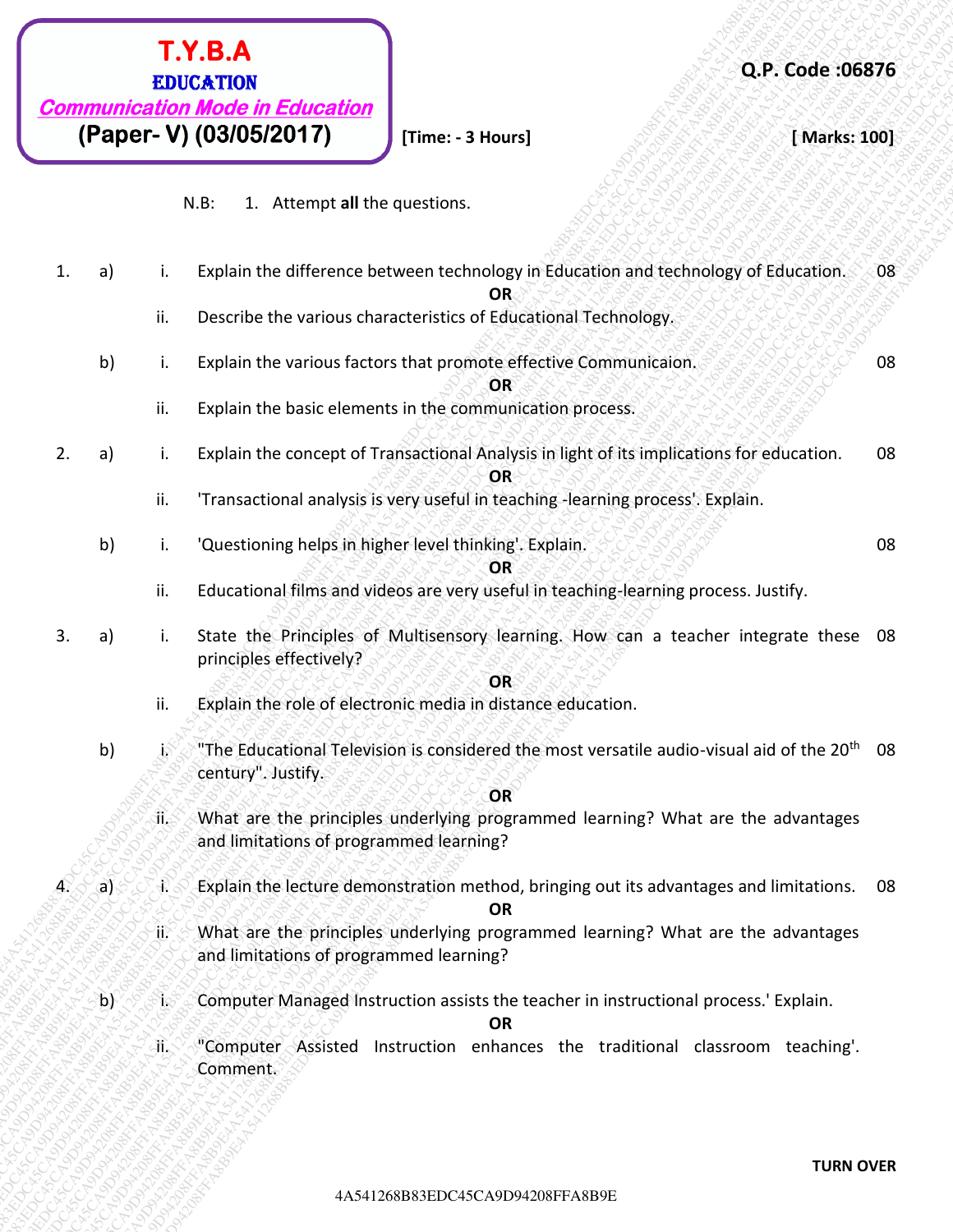**2** 

P 2 2 2 2 1

- 5. Write notes on **any four** topics: 16
	- a) F our barriers of communication
	- b) Implications of Transactional Analysis
	- c) Production of School Textbooks
	- d) Charts as teaching aids.
	- e) Field trips for effective instruction
	- f) Benefits of CAl
- 4A451610888.88 Any foor logics.<br>
a) Frank harmon of contrastic contrastic contrastic contrastic contrastic contrastic contrastic contrastic contrastic contrastic contrastic contrastic contrastic contrastic contrastic cont 5. Wittendas or any four copies:<br>
any four-action of commentation<br>
of photostarised a commentation<br>
of photostarised account of your series and companies<br>
any four-actions commentation<br>
account of your series account of yo EX Wire notes on any four topics:<br>
a) four briefs concurrences concurrences<br>
a) concert second concurrences<br>
a) concert second concurrences<br>
a) concert second concurrence in a concert of the concert of the concert of the c 4<br>
4 A5412688 OF AN Four Contract of Contract of Case of Case of Case of Case of Case of Case of Case of Case of Case of Case of Case of Case of Case of Case of Case of Case of Case of Case of Case of Case of Case of Case  $\begin{bmatrix}\n\text{Q.P. Code: } \text{O.P. Code: } \text{G.P. Code: } \text{G.P. Code: } \text{G.P. Code: } \text{G.P. Code: } \text{G.P. Code: } \text{G.P. Code: } \text{G.P. Code: } \text{G.P. Code: } \text{G.P. Code: } \text{G.P. Code: } \text{G.P. Code: } \text{G.P. Code: } \text{G.P. Code: } \text{G.P. Code: } \text{G.P. Code: } \text{G.P. Code: } \text{G.P. Code: } \text{G.P. Code: } \text{G.P. Code: } \text{G.P. Code: } \text{G.P. Code: } \text{G.P.$  $\begin{bmatrix} \text{Q.P. Code BGS75} \\ \text{Q.P. Code BGS75} \\ \text{Q.P. Code BGS75} \\ \text{Q.P. Code BGS75} \\ \text{Q.P. Code BGS75} \\ \text{Q.P. Code BGS75} \\ \text{Q.P. Code BGS75} \\ \text{Q.P. Code BGS75} \\ \text{Q.P. Code BGS75} \\ \text{Q.P. Code BGS75} \\ \text{Q.P. Code BGS75} \\ \text{Q.P. Code BGS75} \\ \text{Q.P. Code BGS75} \\ \text{Q.P. Code BGS75} \\ \text{Q.P. Code BGS75} \\ \text{Q.P. Code BGS75} \\ \text{Q.P.$  $\begin{bmatrix} \text{Q.P. Code BGS75} \\ \text{Q.P. Code BGS75} \\ \text{Q.P. Code BGS75} \\ \text{Q.P. Code BGS75} \\ \text{Q.P. Code BGS75} \\ \text{Q.P. Code BGS75} \\ \text{Q.P. Code BGS75} \\ \text{Q.P. Code BGS75} \\ \text{Q.P. Code BGS75} \\ \text{Q.P. Code BGS75} \\ \text{Q.P. Code BGS75} \\ \text{Q.P. Code BGS75} \\ \text{Q.P. Code BGS75} \\ \text{Q.P. Code BGS75} \\ \text{Q.P. Code BGS75} \\ \text{Q.P. Code BGS75} \\ \text{Q.P.$  $\begin{bmatrix} \text{Q.P. Code BGS75} \\ \text{Q.P. Code BGS75} \\ \text{Q.P. Code BGS75} \\ \text{Q.P. Code BGS75} \\ \text{Q.P. Code BGS75} \\ \text{Q.P. Code BGS75} \\ \text{Q.P. Code BGS75} \\ \text{Q.P. Code BGS75} \\ \text{Q.P. Code BGS75} \\ \text{Q.P. Code BGS75} \\ \text{Q.P. Code BGS75} \\ \text{Q.P. Code BGS75} \\ \text{Q.P. Code BGS75} \\ \text{Q.P. Code BGS75} \\ \text{Q.P. Code BGS75} \\ \text{Q.P. Code BGS75} \\ \text{Q.P.$  $\begin{bmatrix} \text{Q.P. Code BGS75} \\ \text{Q.P. Code BGS75} \\ \text{Q.P. Code BGS75} \\ \text{Q.P. Code BGS75} \\ \text{Q.P. Code BGS75} \\ \text{Q.P. Code BGS75} \\ \text{Q.P. Code BGS75} \\ \text{Q.P. Code BGS75} \\ \text{Q.P. Code BGS75} \\ \text{Q.P. Code BGS75} \\ \text{Q.P. Code BGS75} \\ \text{Q.P. Code BGS75} \\ \text{Q.P. Code BGS75} \\ \text{Q.P. Code BGS75} \\ \text{Q.P. Code BGS75} \\ \text{Q.P. Code BGS75} \\ \text{Q.P.$  $\begin{bmatrix} \text{Q.P. Code BGS75} \\ \text{Q.P. Code BGS75} \\ \text{Q.P. Code BGS75} \\ \text{Q.P. Code BGS75} \\ \text{Q.P. Code BGS75} \\ \text{Q.P. Code BGS75} \\ \text{Q.P. Code BGS75} \\ \text{Q.P. Code BGS75} \\ \text{Q.P. Code BGS75} \\ \text{Q.P. Code BGS75} \\ \text{Q.P. Code BGS75} \\ \text{Q.P. Code BGS75} \\ \text{Q.P. Code BGS75} \\ \text{Q.P. Code BGS75} \\ \text{Q.P. Code BGS75} \\ \text{Q.P. Code BGS75} \\ \text{Q.P.$  $\begin{bmatrix} \text{Q.P. Code BGS75} \\ \text{Q.P. Code BGS75} \\ \text{Q.P. Code BGS75} \\ \text{Q.P. Code BGS75} \\ \text{Q.P. Code BGS75} \\ \text{Q.P. Code BGS75} \\ \text{Q.P. Code BGS75} \\ \text{Q.P. Code BGS75} \\ \text{Q.P. Code BGS75} \\ \text{Q.P. Code BGS75} \\ \text{Q.P. Code BGS75} \\ \text{Q.P. Code BGS75} \\ \text{Q.P. Code BGS75} \\ \text{Q.P. Code BGS75} \\ \text{Q.P. Code BGS75} \\ \text{Q.P. Code BGS75} \\ \text{Q.P.$  $\begin{bmatrix} \text{Q.P. Code BGS75} \\ \text{Q.P. Code BGS75} \\ \text{Q.P. Code BGS75} \\ \text{Q.P. Code BGS75} \\ \text{Q.P. Code BGS75} \\ \text{Q.P. Code BGS75} \\ \text{Q.P. Code BGS75} \\ \text{Q.P. Code BGS75} \\ \text{Q.P. Code BGS75} \\ \text{Q.P. Code BGS75} \\ \text{Q.P. Code BGS75} \\ \text{Q.P. Code BGS75} \\ \text{Q.P. Code BGS75} \\ \text{Q.P. Code BGS75} \\ \text{Q.P. Code BGS75} \\ \text{Q.P. Code BGS75} \\ \text{Q.P.$  $\begin{bmatrix} \text{Q.P. Code BGS75} \\ \text{Q.P. Code BGS75} \\ \text{Q.P. Code BGS75} \\ \text{Q.P. Code BGS75} \\ \text{Q.P. Code BGS75} \\ \text{Q.P. Code BGS75} \\ \text{Q.P. Code BGS75} \\ \text{Q.P. Code BGS75} \\ \text{Q.P. Code BGS75} \\ \text{Q.P. Code BGS75} \\ \text{Q.P. Code BGS75} \\ \text{Q.P. Code BGS75} \\ \text{Q.P. Code BGS75} \\ \text{Q.P. Code BGS75} \\ \text{Q.P. Code BGS75} \\ \text{Q.P. Code BGS75} \\ \text{Q.P.$ 4. Write roles on any four locals computations of the computations of the computations of the computations of the computations of the computations of the computations of the computations of the computations of the computa 4A541268B83EDC45CA9D94208FFA8B9E4A541268B83EDC45CA9D94208FFA8B9E4A541268B83EDC45CA9D94208FFA8B9E4A541268B83EDC45CA9D94208FFA8B9E4A541268B83EDC45CA9D94208FFA8B9E4A541268B83EDC45CA9D94208FFA8B9E 4A4126888.01 any four Lopics.<br>
4A54126888 and the communication of communication of communications and account of communications and account of communications and account of communications and account of communications and  $\begin{bmatrix}\n\mathbf{Q.P. Code: 95876 \\
\mathbf{Q.P. Code: 95876}\n\mathbf{Q.P. Code: 95876\n\end{bmatrix}\n\begin{bmatrix}\n\mathbf{Q.P. Code: 95876\n\end{bmatrix}\n\begin{bmatrix}\n\mathbf{Q.P. Code: 95876\n\end{bmatrix}\n\begin{bmatrix}\n\mathbf{Q.P. Code: 95876\n\end{bmatrix}\n\begin{bmatrix}\n\mathbf{Q.P. Code: 95876\n\end{bmatrix}\n\begin{bmatrix}\n\mathbf{Q.P. Code: 95876\n\end{bmatrix}\n\begin{bmatrix}\n$ 5. Write notes cn amy four foots.<br>
a) Tore bandwise of Carriera contractation and a<br>
c) contractation of Samuel Textures.<br>
c) contractation and account of your practice memorian<br>
f) contractation account of your practice m 4<br>
4 A Francisco Se anno Kanad Tool (1942)<br>
4 December 43 Concernent Associates<br>
4 December 426 CA9<br>
4 December 426 CA9<br>
4 December 426 CA9<br>
4 December 426 CA9<br>
4 North as Castalles account of your practical work in this p 4After notes on any four traject<br>
a) The Latitude of Connue included<br>
a) The Latitude of Case (and C43)<br>
a) Character and C431<br>
a) The latitude of C431<br>
b) The Latitude of Case of C43126<br>
b) The Latitude of Case of Packar 6. Write a detailed account of your practical work in this paper. 20 20 20 20 20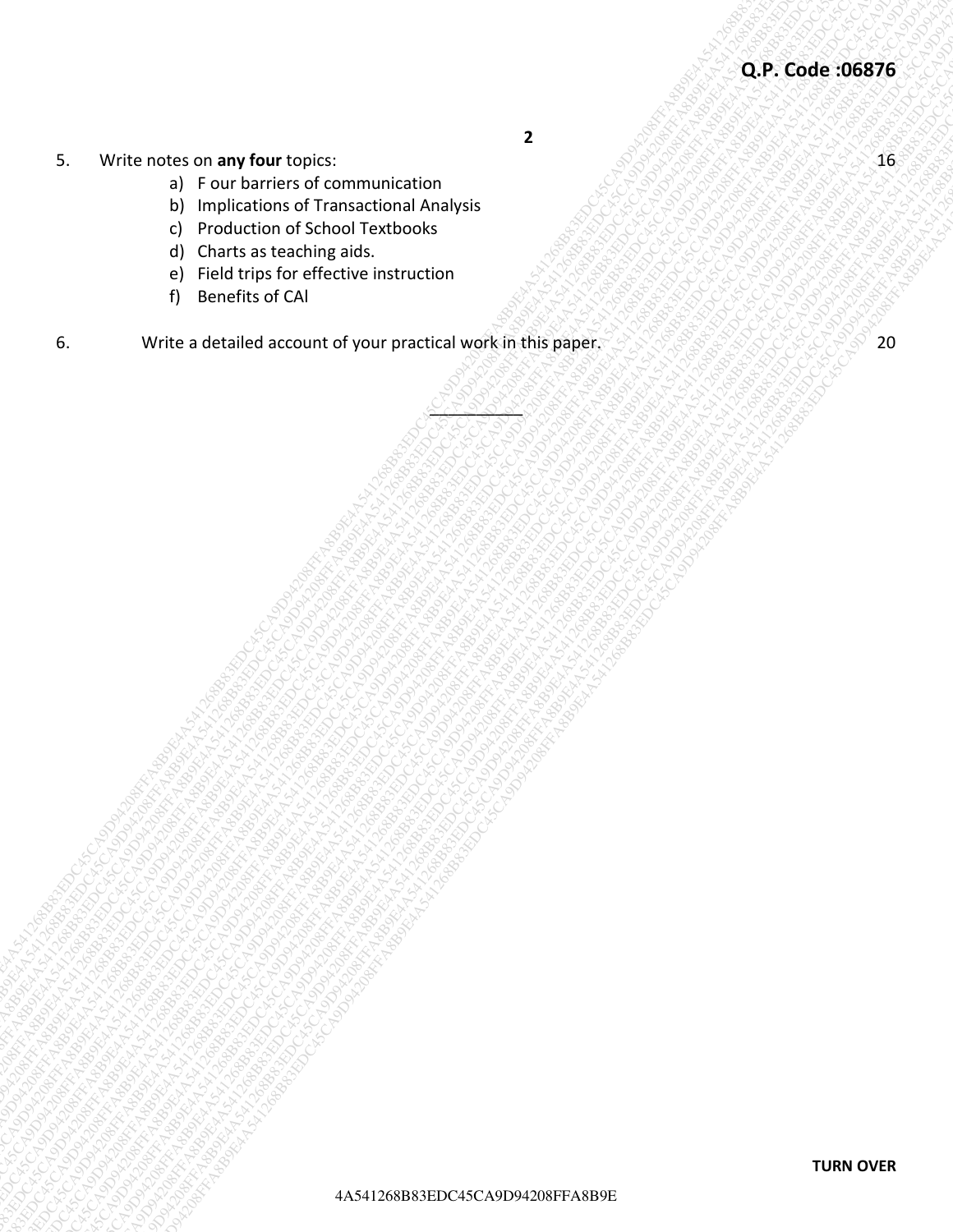गुण : १००

 $\overline{\mathbf{3}}$ 

# (मराठी अनुवाद)<br>(वेळ – ३ तास)

१. सर्व प्रश्न अनिवार्य आहेत. सूचनाः

| $\circ c$<br>$\circ c$                                                                           |
|--------------------------------------------------------------------------------------------------|
|                                                                                                  |
|                                                                                                  |
|                                                                                                  |
|                                                                                                  |
|                                                                                                  |
|                                                                                                  |
|                                                                                                  |
| $\circ c$                                                                                        |
|                                                                                                  |
|                                                                                                  |
| $\circ c$                                                                                        |
|                                                                                                  |
|                                                                                                  |
| $\circ c$                                                                                        |
|                                                                                                  |
|                                                                                                  |
|                                                                                                  |
| $\circ c$                                                                                        |
|                                                                                                  |
|                                                                                                  |
| $\circ c$                                                                                        |
|                                                                                                  |
| अध्यापन पद्धत म्हणून नाट्यीकरण अध्यापनात कशाप्रकारे सहाय्य करते? तिचे फायदे आणि मर्यादा कोणत्या? |
|                                                                                                  |

्<br>ब) असंगणक व्यवस्थापित अनुदेशन शिक्षकाला अनुदेशन प्रक्रियेत मदत करते.'' स्पष्ट करा.  $\circ c$ किंवा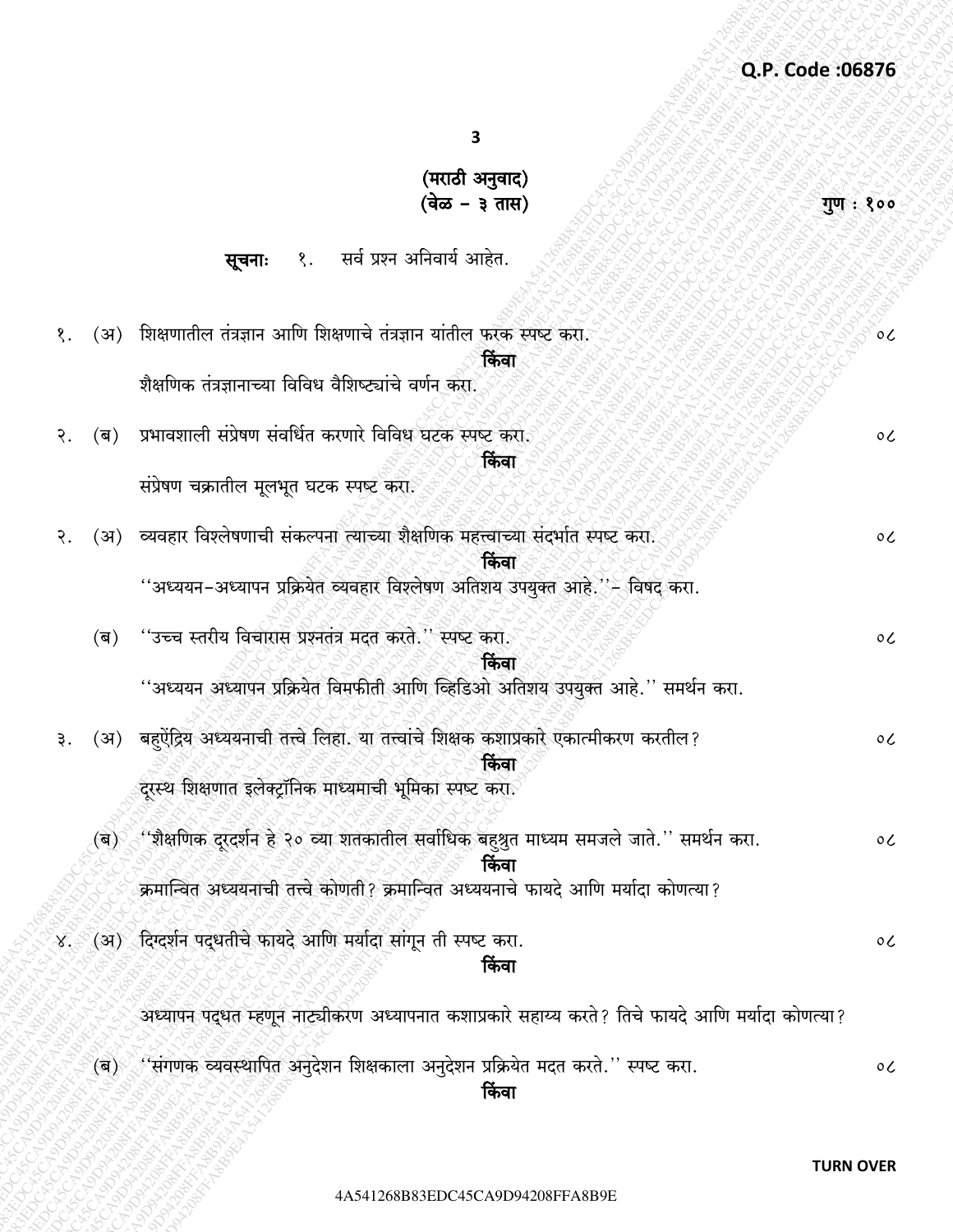''संगणक सहाय्य अनुदेशन पारंपरिक वर्ग अध्यापन उंचावते.'' टिप्पणी <u>कर</u>्रा

- खालीलपैकी कोणत्याही **चारांवर** थोडक्यात टिपा लिहाः-५.
	- (अ) संप्रेषणातील चार अडथळे
	- (ब) व्यवहार विश्लेषणाचे फलितार्थ
	- (क) शालेय पाठ्यपुस्तक निर्मिती
	- (ड) शैक्षिणक साधन म्हणून तक्ते
	- (इ) प्रभावशाली अनुदेशनासाठी स्थळभेटी
	- (फ) संगणक सहाय्य अनुदेशनाचे फायदे
- हया पेपरसाठी तुम्ही केलेल्या प्रात्यक्षिक कार्याचा सविस्तर अहवाल लिहा. ξ.

 $20$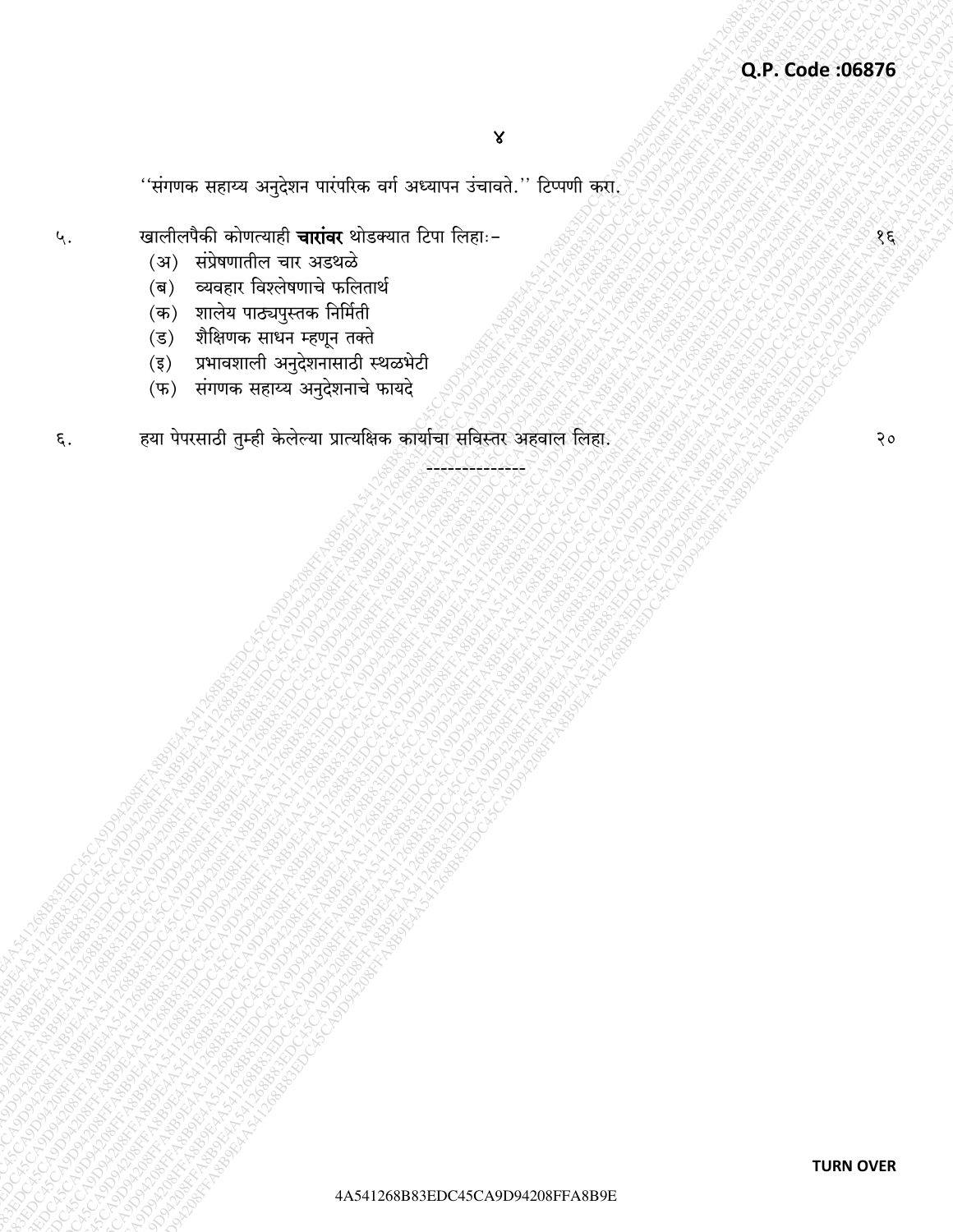कुल अंक: १००

5

# (हिन्दी अनुवाद) (समय – ३ घंटे)

#### सभी प्रश्न अनिवार्य हैं। सूचनाः १.

१. (अ) शिक्षा में प्रविधी और शिक्षा की प्रविधी में अंतर को स्पष्ट कीजिए।  $\circ c$ शिक्षण प्रविधि की विभिन्न विशिष्टताओं का वर्णन कीजिए। प्रभावी संप्रेषण को बढावा देने वाले विभिन्न घटको को स्पष्ट कीजिए। (ब) २.  $\circ c$ संप्रेषण प्रक्रिया के मूलभूत तत्वो को स्पष्ट कीजिए। व्यवहार विश्लेषण की संकल्पना को शिक्षा के संदर्भ मे स्पष्ट कीजिए। २.  $(3)$  $\circ c$ 'व्यवहार विश्लेषण अध्ययन अध्यापन की प्रक्रिया में महत्वपूर्ण हैं' स्पष्ट कीजिए। 'प्रश्न कौशल उच्च स्तरीय चिंतन में मदद करता है'। स्पष्ट कीजिए।  $(\overline{\mathbf{q}})$  $\circ c$ 'शैक्षणिक फिल्म तथा विडियो अध्ययन अध्यापन प्रक्रिया में बहुत उपयोगी हैं'। न्यायोचित कीजिए। बहइंद्रिय शिक्षण के सिद्धांन्त को बताइये। शिक्षक इन सिद्धान्तों का एकीकरण कैसे करेगा?  $(3)$ ₹.  $\circ c$ 

दरस्थ शिक्षण में इलेकटानिक माध्यम की भूमिका स्पष्ट कीजिए

'शैक्षणिक दरदर्शन को २०वीं शातब्दी का सबसे वैविध्यपूर्ण दृश्य–श्राव्य सहाय माना जाता हैं'। न्यायोचित  $(a)$  $\circ c$ कीजिए।

क्रमन्वित अध्ययन के मूलभूत सिद्धान्त कौन से हैं? कमन्वित अध्ययन के फायदे व मर्यादाएँ कौन सी हैं?

(अ) व्याख्यान दिग्दर्शन पद्धति को उसके फायदे व नुकसान के साथ स्पष्ट कीजिए।  $8.$ 

नाटक पद्धति अध्ययन अध्यापन पध्दति में किस प्रकार मदद करता हैं? इस के फायदे और मर्यादाएँ क्या हैं?

 $\circ$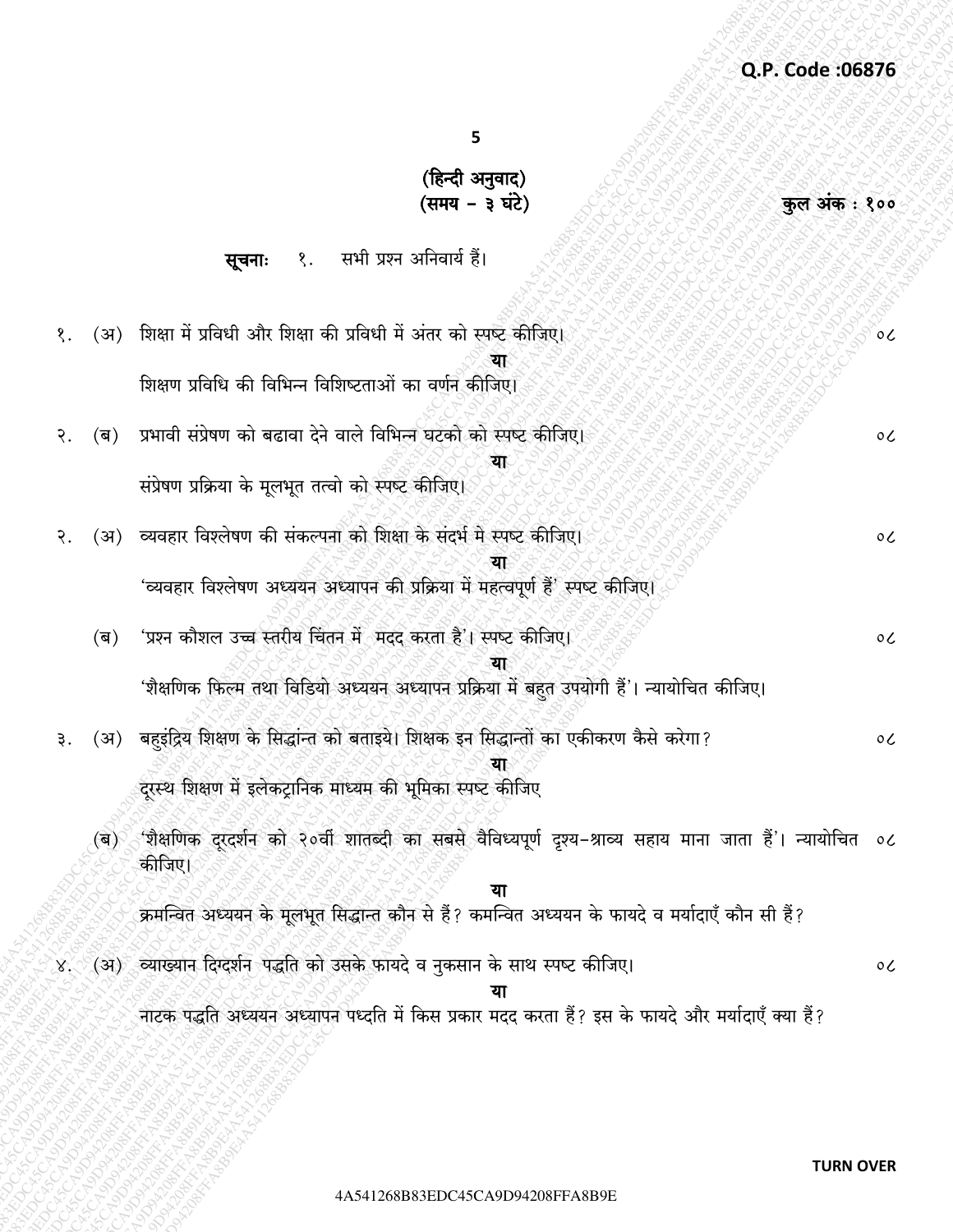'संगणक प्रबंधित अनुदेशन शिक्षक की अनुदेशन प्रक्रिया में मदद करता हैं'। स्पष्ट कीजिए।  $(\overline{q})$ 

'संगणक प्रंबधित अनुदेशन परंपरागत वर्ग अध्यापन को बेहतर बनाता है'। टिप्पणी कीजिए।

#### निम्न में से किन्हीं चार पर संक्षिप्त में लिखियेः-५.

- (अ) संप्रेषण की प्रक्रिया के चार अवरोध
- (ब) व्यवहार विश्लेषण के उपयोजन
- (क) पाठ्य पुस्तक का उत्पादन
- (ड) शैक्षणिक सहाय के रुप में चार्ट
- प्रभावी माध्यम के लिए क्षेत्र भेट  $(\overline{\xi})$
- (फ) संगणक सहाय अनुदेशन के फायदे

#### इस परिपत्र में आप के प्रात्यक्षिक कार्य को विस्तार पूर्वक लिखिए। ξ.

 $20$ 

 $\delta$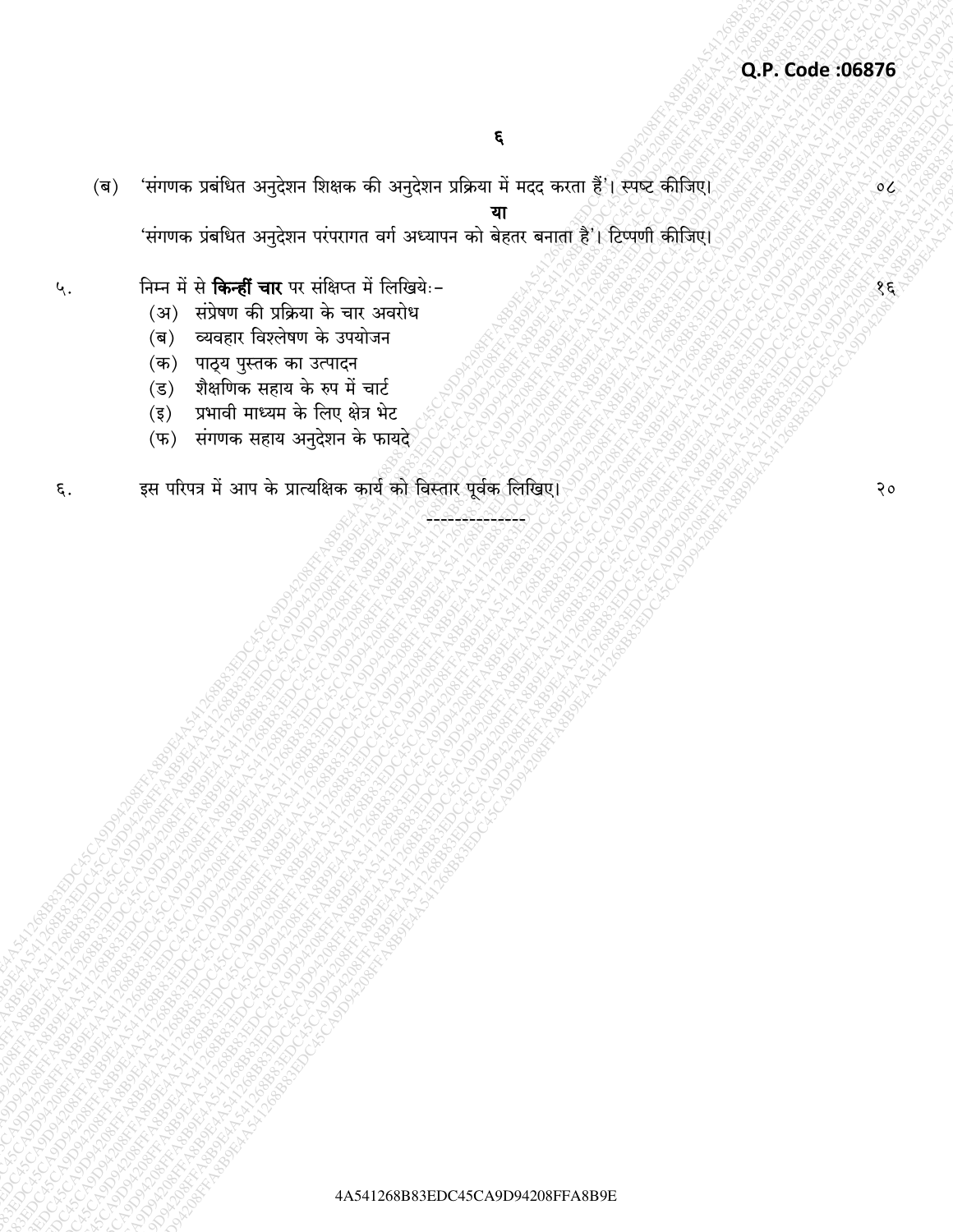# **Q.P. Code : 07732**

| <b>T.Y.B.A</b>                                |
|-----------------------------------------------|
| <b>EDUCATION</b>                              |
| ndian Education System, Structure and Problem |
| (Paper- IV) (12/05/2017)                      |

# *<u><b>Time : 3 Hours]* **EXALL EXALL Marks : 100**</u>

**8** 

Please check whether you have got the right question paper.

**N.B:** 1. Attempt **all** the questions.

- 1. A. Explain the recommendations of the Kothari Commission with regard to any 3 of the following : **8** 
	- (a) Educational Structure & Standards
	- (b) Teaching method, Guidance & Evaluation
	- (c) Teacher's Status
	- (d) Vocational Technical & Engineering Education

#### **OR**

**(Paper-FD)** (120882917)<br> **(Paper-FD)** (1208829217)<br>
Time: 3 Human later get its regist question paper.<br>
1. A. Archives commentations of the Kechari Commission with regist to any 3 of<br>
2. Trajetion the excelent Structure **EXECUTE:**<br> **EXECUTE:** The constrained and the specifies of the Collision of the Collision of the Collision of the Collision of the Collision of the Collision of the Collision of the Collision of the Collision of the Coll 618.1838838883883826388382<br> **(Paper N) (120052017)** (Trunce 2.1 Hours) (Trunce 2.1 Hours) (Analytic System of Pictor (sectors) we have got on the Reality (section of the Reality of the Richard Constitution with respect to **EXAMPLE 2028**<br> **EXAMPLE 2028 CARR VENET FIRENCE 21 House | O.P. COOke 5 077322<br>
THE PRESCRIP PROPERTIES THE VALUE OF THE VALUE OF THE VALUE OF THE VALUE OF THE VALUE OF THE VALUE OF THE VALUE OF THE VALUE OF THE VALUE OF EXAMPLE 28**<br> **EXAMPLE 28 ACROS 2013**<br> **Property (1908)**<br> **Property (1908)**<br> **Property (1908)**<br> **CALC TRIVERTS 11** Acrossical Acrossical Conservation control in the property of the space of the formulations of the Kediant **EXAMPLE THE CONSULTER CONSULTER CONSULTER CONSULTER CONSULTER CONSULTER CONSULTER CONSULTER CONSULTER CONSULTER CONSULTER CONSULTER CONSULTER CONSULTER CONSULTER CONSULTER CONSULTER CONSULTER CONSULTER CONSULTER CONSULTE EXECUTE:**<br> **EXECUTE:** (**FIRENCIALS ACTION**) (**TIME:** 13 **Boars**) (**DATE:** 13 **Boars**) (**FIRENCIALS ACTION**) (**FIRENCIALS ACTION**) (**FIRENCIALS ACTION**) (**FIRENCIALS ACTION**) (**FIRENCIALS ACTION**) (**FIRENCIALS ACTION**) ( **Example 218 ACSES 202839263**<br> **Example 218 ACSES 719**<br> **CALIC CONSULTS**<br> **CALIC CONSULTS**<br> **CALIC CONSULTS**<br> **CALIC CONSULTS**<br> **CALIC CONSULTS**<br> **CALIC CONSULTS**<br> **CALIC CONSULTS**<br> **CALIC CONSULTS**<br> **CALIC CONSULTS**<br> **CA Example 218 ACSES 202839263**<br> **Example 218 ACSES 719**<br> **CALIC CONSULTS**<br> **CALIC CONSULTS**<br> **CALIC CONSULTS**<br> **CALIC CONSULTS**<br> **CALIC CONSULTS**<br> **CALIC CONSULTS**<br> **CALIC CONSULTS**<br> **CALIC CONSULTS**<br> **CALIC CONSULTS**<br> **CA Example 218 ACSES 202839263**<br> **Example 218 ACSES 719**<br> **CALIC CONSULTS**<br> **CALIC CONSULTS**<br> **CALIC CONSULTS**<br> **CALIC CONSULTS**<br> **CALIC CONSULTS**<br> **CALIC CONSULTS**<br> **CALIC CONSULTS**<br> **CALIC CONSULTS**<br> **CALIC CONSULTS**<br> **CA Example 218 ACSES 202839263**<br> **Example 218 ACSES 719**<br> **CALIC CONSULTS**<br> **CALIC CONSULTS**<br> **CALIC CONSULTS**<br> **CALIC CONSULTS**<br> **CALIC CONSULTS**<br> **CALIC CONSULTS**<br> **CALIC CONSULTS**<br> **CALIC CONSULTS**<br> **CALIC CONSULTS**<br> **CA Example 218**<br> **Example 2183892817**<br> **CAREF CONSIDER THE CAREF CONSIDE CONSIDE CONSIDER CONSIDER CONSIDERATIVE CONSIDE CONSIDERATIVE CONSIDERATIVE CONSIDERATIVE CONSIDER ACTION OF**  $\alpha$  **FOR**  $\alpha$  **FOR**  $\alpha$  **FOR**  $\alpha$  **FOR**  $\alpha$  **Example Consumer and Produces**<br> **(Paper-Wi) (1806/20117)**<br> **V.B.** Picture check whether you know patcher individued paper.<br>
1. A. English the recommendation of the Kickmind Commission with regard in any 5 of a paper in t **Example 18.3**<br> **EXAMPLE THE CONSERVENT (SECULAR CONSERVENT)**<br> **SABE:** (Paper-Pro) (1200/2029)<br>
SABE: L. An Explicit the recommendations of the Keltical Computistics with regard in any 3 of 4 B.<br>
1. A. Explicit the recomm **EXECTS THE CASE ACT THE CASE ACT THE CASE AND THE CASE AND THE CASE AND THE CASE AND THE CASE AND THE CASE AND THE CASE AND THE CASE AND THE CASE AND THE CASE AND THE CASE AND THE CASE AND ACT THE CASE AND INTERFERENCE C EXECUTE:**<br> **EXECUTE:**<br> **EXECUTE:**<br> **FROM CONSIDERATION**<br> **EXECUTE:**<br> **FROM CONSIDERATION**<br> **EXECUTE:**<br> **FROM CONSIDERATION**<br> **EXECUTE:**<br> **A.** A Executive M Solution are the result of contraction with respect to any 3 of<br> **EXERAL**<br> **EXERCISE THE CONSULT CONSULT CONSULTS (STATE CONSULTS)**<br> **PERIOD CONSULTS**<br> **FRACE CONSULTS** THE CONSULTS ON THE CONSULTS ON THE CONSULTS (STATE ASSESS)<br> **A. A. Equipo the execution and the Consultation**<br> **EXER EXERAS**<br> **(Papel Vit) (20082017)**<br> **EVALUATION THE STREET ON THE CONSULTS ON THE CONSULTS (SEE C2531FTD)<br>
12. SULTIMETER CONSULTS ON THE CONSULTS ON THE CONSULTS ON THE CONSULTS ON THE STREET ON THE CONSULTS ON THE CONSU EXERENT TRANSASSES**<br> **EXERCISE ACCRECITE (ACCRECITE ACCRECITE ACCRECITE ACCRECITE ACCRECITE ACCRECITE ACCRECITE ACCRECITE ACCRECITE ACCRECITE ACCRECITE ACCRECITE ACCRECITE ACCRECITE ACCRECITE ACCRECITE ACCRECITE ACCRECIT EXERCT:**<br> **ECAL CONSULTS ACTION**<br> **ECAL CONSULTS (TRACE)**<br> **ECAL CONSULTS (TRACE)**<br> **ECAL CONSULTS (TRACE)**<br> **ECAL CONSULTS (TRACE)**<br> **EXERCT:** 1. A Explication of the recommendation of the Kelture Construction with resp Elaborate the recommendations of the National Policy of Education regarding the National System of Education, Early Childhood Care & Education and the National Curriculum. **8** 

B. Does India need a Common School System for the 10+2+3 pattern of education? Justify your answer with relevance to new educational policies in India. **8** 

#### **OR**

Elaborate the impact of the Indian Education Commission 1882 on the Indian education. **8** 

2. A. Describe how the evaluation of pre-primary students is done. **8** 

#### **OR**

Explain the impediments in the implementation of Compulsory Primary Education.

B. What are the causes and problems of the slow progress of primary education? **8** 

# **OR**

Describe the role of the central and state government in the Primary Education in India.

- 
- 3. A. Highlight the merits and limitations of the 10+2+3 pattern of education with reference to the secondary stage of education. **8**

## **OR**

Describe the problems faced by the Single Teacher Schools in rural areas.

- B. Explain the aims of secondary education as suggested by :
	- i) Mudaliar Commission
	- ii) Kothari Commission
	- iii) Ishwarbhai Patel Committee

#### **OR**

Describe the Jawahar Navodaya Vidhyalayas, emphasizing their main features, organisation and the problems encountered.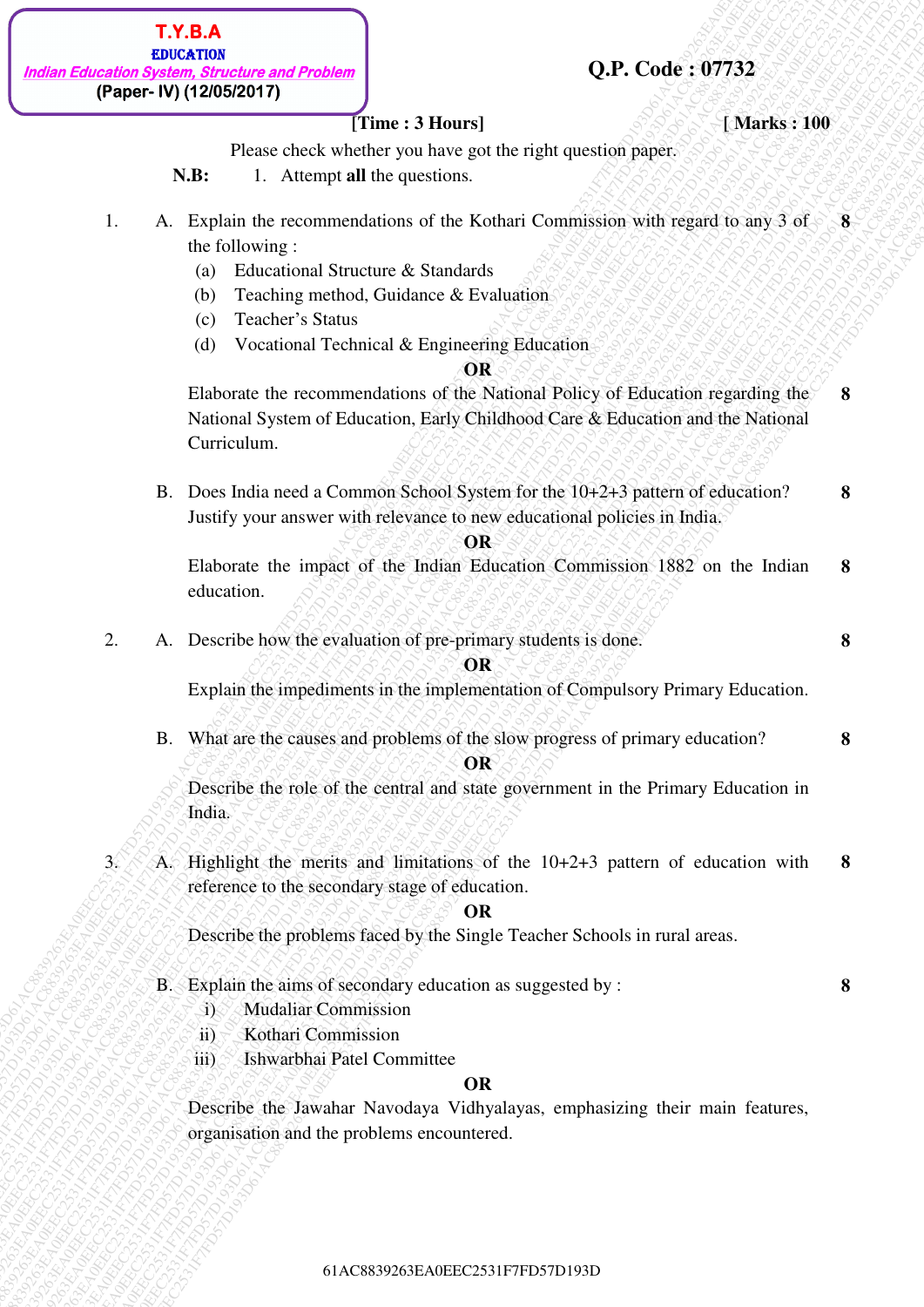# **Q.P. Code : 07732**

4. A. 'When Formal, Informal and Non Formal Education works jointly, the need of India can be realized'. Comment. **8** 

# **OR**

Describe the importance & need of Adult Education.

B. Explain how have IGNOU and YCMOU worked towards making education available and reachable to the masses? **8** 

#### **OR**

"ODL has contributed significantly to the educational needs of India". Justify.

- 5. Write short notes on **any four** of the following :
	- 1) Impact of Wood's Despatch on Indian education.
	- 2) Administration of Junior colleges.
	- 3) Any two problems of pre-primary education.
	- 4) Institute of Distance and Open Learning, University of Mumbai.
	- 5) Technical education at the secondary stage.
	- 6) Types of primary schools.
- **42**<br> **62.** When Formal Information 2 Formal Education weeks jointly, the need of Nation 2 Constrained ACSB3161 Constrained ACSB436 (The method of the second of Nation 2 Formal Education 2 Constrained accounts and six of **Q.P. Code :** 197753.<br>  $\frac{1}{2}$  can be verifived. Comment and Non-Formal TCM control works showed to wants and driven and Control to the control of the state of the state of the state of the state of the state of the sta **4.** A. "When Kyrmal, Indemnation Control and New York (2018) **OR** Can be write to the control and the control and the control and the control and the control and the control and the control and the control and the contro 61AC8839263EA0EEC2531F7FD57D193D61AC8839263EA0EEC2531F7FD57D193D61AC8839263EA0EEC2531F7FD57D193D61AC8839263EA0EEC2531F7FD57D193D61AC8839263EA0EEC2531F7FD57D193D61AC8839263EA0EEC2531F7FD57D193D **C.P.** Code: **97732**<br>
4. A. "When Fromal, Informal and Non Tormal Tolacation scarfiely, the research Thinkin States can be a context of the stress of Alberta Case (a) **ACCES**<br>
18. Explain lace last the CeC Record Acts and **C.P. Code: 97782**<br>
4. A. When Formal, Informal and Non-Formal, Tackminian reading the exact of Flokin is a summarized Community of the Control of Tackminian Records and Tackminian Records and Tackminian readings.<br>
16. De **62. 6. We are formulated and Note The Control and New York Control and New York Control and New York Control and New York Control and New York Control and New York Control and New York Control and New York Control an 62. 62. Code : 07732**<br> **62. Connective the interpretation of the Mathematical Structure with**  $\frac{1}{2}$ **Code : 08. <b>Explore the interpretation of the Mathematical Structure interpretation of the mathematical Structur 62. 62. Code : 07732**<br> **62. Connective the interpretation of the Mathematical Structure with**  $\frac{1}{2}$ **Code : 08. <b>Explore the interpretation of the Mathematical Structure interpretation of the mathematical Structur 62. 62. Code : 07732**<br> **62. Connective the interpretation of the Mathematical Structure with**  $\frac{1}{2}$ **Code : 08. <b>Explore the interpretation of the Mathematical Structure interpretation of the mathematical Structur 62. 62. Code : 07732**<br> **62. Connective the interpretation of the Mathematical Structure with**  $\frac{1}{2}$ **Code : 08. <b>Explore the interpretation of the Mathematical Structure interpretation of the mathematical Structur 62. C. Code: 37732**<br>
4. A. When Formal, Informal taking Your Francisco version of the control of the control of the control of the control of the control of the control of the control of the control of the control of t 61. A. Waari technical Individual and New Young Ecleanions weaks jointly, this model of the mail of the main of the state of the content of the content of the content of the content of the content of the content of the con 61AC8839263EA0EEC2531F7FD57D193D61AC8839263EA0EEC2531F7FD57D193D61AC8839263EA0EEC2531F7FD57D193D61AC8839263EA0EEC2531F7FD57D193D61AC8839263EA0EEC2531F7FD57D193D61AC8839263EA0EEC2531F7FD57D193D **62.** Code: **67732**<br>
4. A. When Formal Informal and Non-Formal Februation works jointly, the west of India . 8<br>
Describe the importance & need Adath Education.<br> **Fraction behavior and Activity and VCOV** worked research **6 C.P. Code: 197332**<br> **4.**<br>
A. When Formed, includes und Action Formed Foliocotion weeks jointly, the week of Folio. 8<br>
Describe the importance & react of Addit Education<br> **E.** Explain to have EDNOV were also years a secon 618382828<br>
62 AC When Formula, Informula and Non-Terma 17 diametric words picinity, the result of Todia<br>
17 Consider and Consider Case of Action Considers Consider Strategies of the SPS and Technical Case (Section Case (Se **42**<br>
4. A. When Versuch International New Yornes and Zalacadors were systematic the measured of Indian and The Fourier CRSS<br>
1236 CASE Experiment Societies and CASE CASE CONTENENT (with a strategy consistent of the system **42.** A. Winn Formul, Initimesi and Non-Formul Halamation versis painty, the mean of India<br>
can be recived the importance at each of Adala Halamation<br>
B. Explicition have ISDNC and YOMOU wided towards analog eclipcicies<br>
a **42**<br> **62.** A. When Formal, informal and Non-Formal Euleanian weeks gently, due asset of Findin come the relations of the relations of ACBB Educations (asset of Finding Eurestine and Theoretics Access 261 ACBB Educations ( 6. Write a report of the interviews conducted by you on 'School Drop Outs' or the visit to a Non Formal Educational Institution' done as Practical Work for this paper. **20**

**\_\_\_\_\_\_\_\_\_\_\_\_\_\_\_\_\_\_\_\_**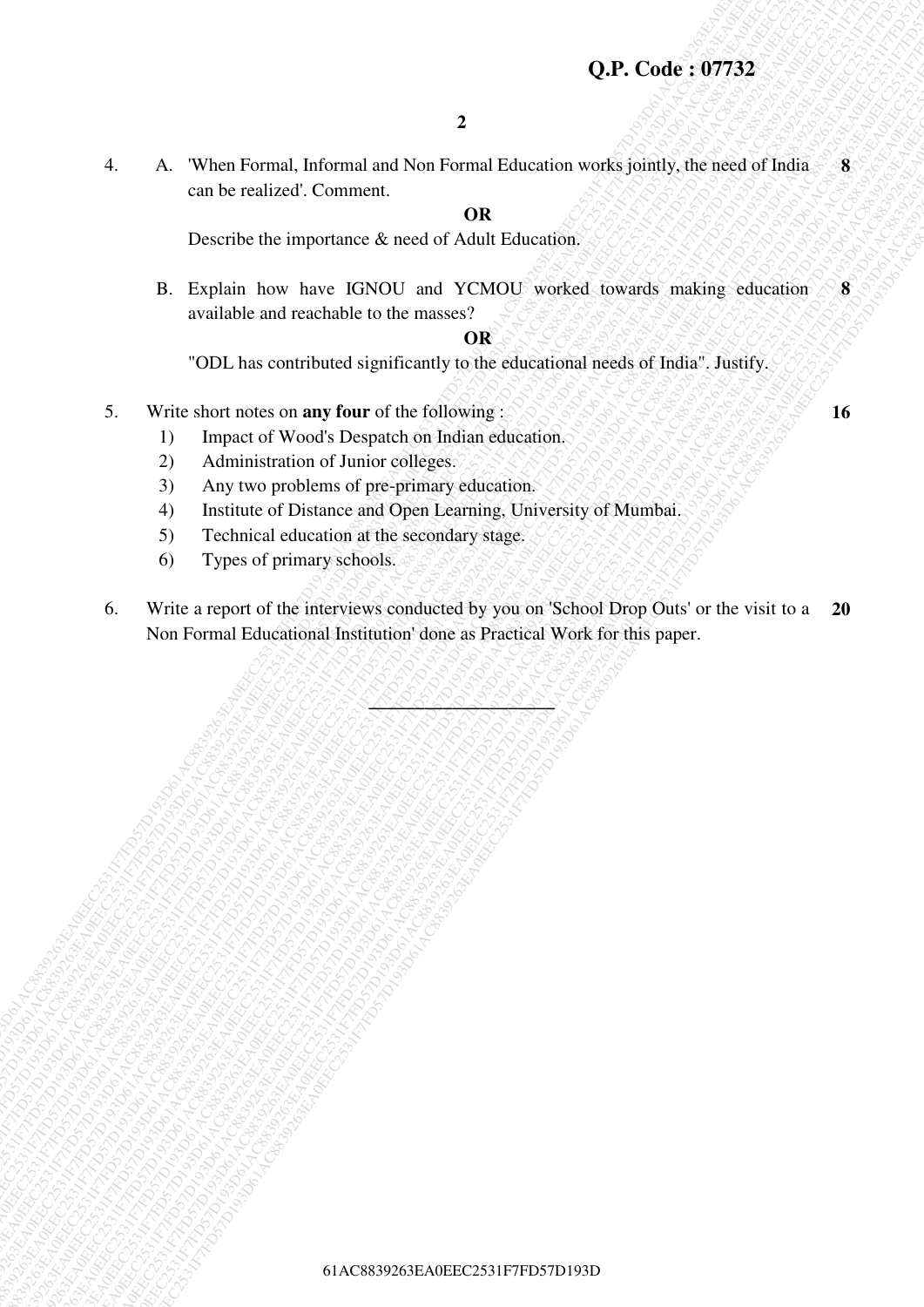३

# (मराठी रुपांतर)

# (वेळ : ३ तास)

१. सर्व प्रश्न अनिवार्य आहेत. सूचना:

अ) खालीलपैकी कोणत्याही तिघांच्या संदर्भात कोठारी आयोगाच्या शिफारशी स्पष्ट करा : १.

- (अ) शैक्षणिक संरचना आणि दर्जा
- (ब) अध्यापन पध्दती, मार्गदर्शन आणि मूल्यमापन
- (क) शिक्षकांचे स्थान

३.

(ड) व्यावसायिक तांत्रिक आणि इंजिनीअरींग शिक्षण

# किंवा

राष्ट्रीय शैक्षणिक धोरणाच्या शिफारशी खालील संदर्भात विस्तारपूर्वक लिहा : राष्ट्रीय शिक्षणपध्दती, बालसंगोपन आणि शिक्षण आणि राष्ट्रीय अभ्यासक्रम.

(ब) १०+२+३ शैक्षणिक रचनेसाठी भारताला एकसमान शालेय प्रणालीची आवश्यकता आहे का?  $\epsilon$ भारतातील नवीन शैक्षणिक धोरणाच्या संदर्भात तुमच्या उत्तराचे समर्थन करा.

#### किंवा

भारतीय शिक्षणावर १८८२ च्या भारतीय शिक्षण आयोगाचा प्रभाव विस्तारपूर्वक लिहा.

अ) पूर्व-प्राथमिक विद्यार्थ्यांचे मूल्यमापन कशाप्रकारे करतात याचे वर्णन करा.  $\overline{R}$ .

# किंवा

सक्तीच्या प्राथमिक शिक्षणाच्या अंमलबजावणीतील अडथळे स्पष्ट करा.

ब) प्राथमिक शिक्षणाच्या मंद प्रगतीची कारणे आणि समस्या कोणत्या?

#### किंवा

भारतातील प्राथमिक शिक्षणामध्ये केंद्र आणि राज्य शासनाच्या भूमिकेचे वर्णन करा.

अ) शिक्षणाच्या माध्यमिक स्तरासंदर्भात १०+२+३ रचनेचे गुण आणि मर्यादांवर प्रकाशझोत टाका.  $\epsilon$ 

किंवा

ग्रामीण क्षेत्रात एकशिक्षकी शाळांना येणाऱ्या समस्यांचे वर्णन करा.

 $(\overline{q}\overline{u}:\overline{\mathbf{y}}$ 00)

८

 $\overline{\mathcal{L}}$ 

 $\mathcal{L}$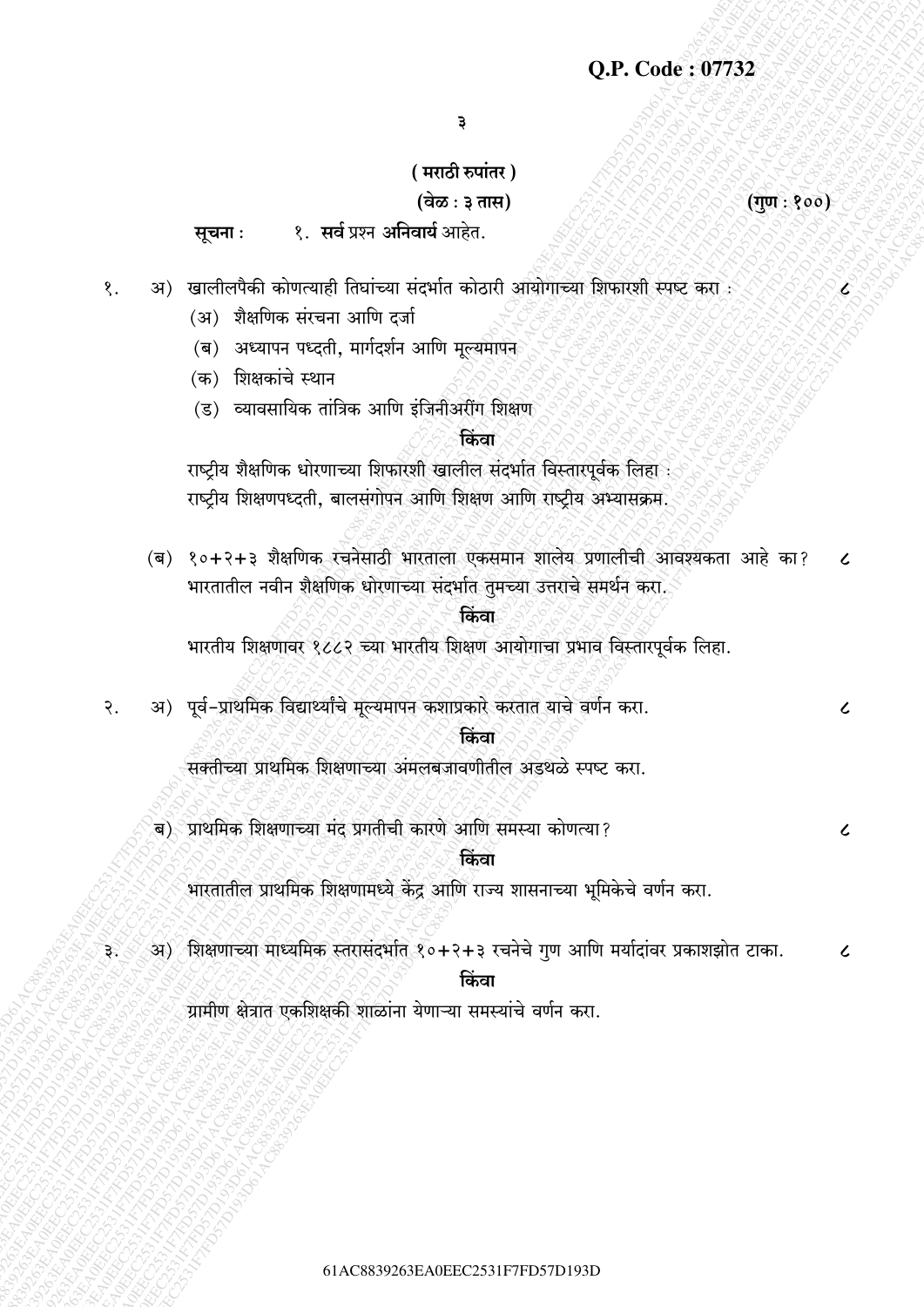- ब) खालील ने सूचविल्याप्रमाणे माध्यमिक शिक्षणाची ध्येये स्पष्ट करा
	- मुदलियार आयोग  $\langle \rangle$
	- कोठारी आयोग  $\mathcal{S}$ )
	- ईश्वरभाई पटेल आयोग  $\mathfrak{z})$

# किंवा

जवाहर नवोदय विद्यालयांची मुख्य वैशिष्ट्ये, आयोजन आणि त्यांना सामना कराव्या लागणाऱ्या समस्यांचे वर्णन करा.

अ) 'जेव्हा औपचारिक, अनौपचारिक आणि न–औपचारिक शिक्षण एकत्र येऊन काम करतील तेव्हा  $X.$  $\epsilon$ भारताच्या गरजांची पूर्ती होईल.' टिप्पणी करा.

# किंवा

प्रौढ शिक्षणाचे महत्त्व आणि गरजेचे वर्णन करा.

ब) जनसामान्यांना शिक्षण उपलब्ध करुन इग्नू आणि वायसीएमओयू ने कशाप्रकारे काम केले आहे, हे  $\epsilon$ स्पष्ट करा.

#### जठ

'भारताच्या शैक्षणिक गरजांना दूरस्थ आणि मूक्त अध्ययनाने महत्त्वपूर्ण योगदान दिले आहे.' समर्थन करा.

#### खालीलपैकी कोणत्याही चारांवर थोडक्यात टिपा लिहा : ५.

- $\langle \rangle$ कनिष्ठ महाविद्यालयाचे प्रशासन
- पूर्व प्राथमिक शिक्षणाच्या कोणत्याही दोन समस्या  $\mathcal{S}$
- दरस्थ आणि मुक्त अध्ययन संस्था, मुंबई विद्यापीठ ३ $)$ ं
- माध्यमिक स्तरावरील तांत्रिक शिक्षण 8) <
- प्राथमिक शाळांचे प्रकार  $\widehat{\mathfrak{K}}$
- ्ह्या पेपरसाठी 'शाळेतून गळालेल्या' विद्यार्थ्यांच्या तुम्ही घेतलेल्या मुलाखतीचा किंवा 'न–औपचारिक २० ₹, शिक्षण' संस्थेला दिलेल्या भेटीचा अहवाल लिहा.

१६

E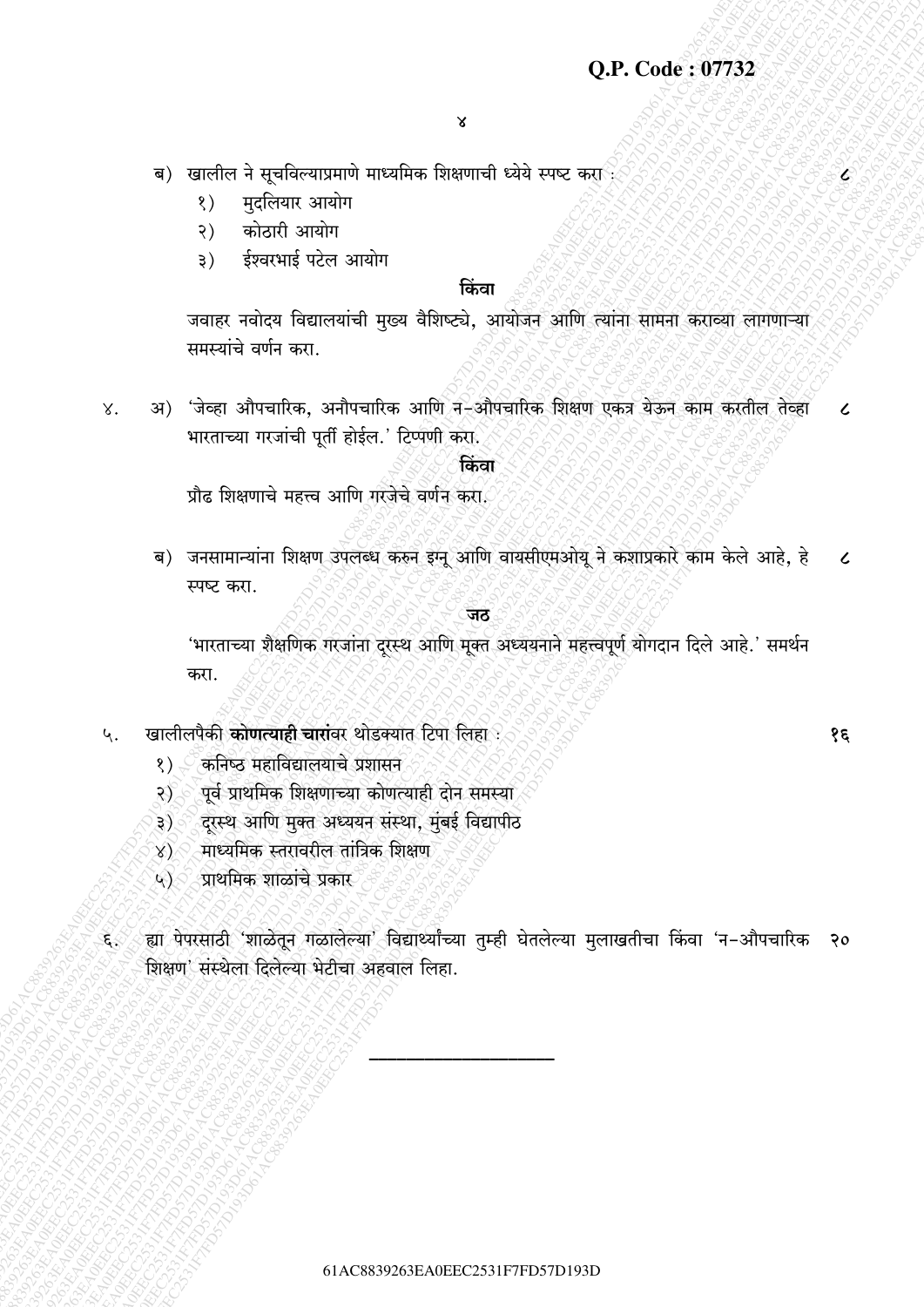$\mathbf{r}$ 

# (हिंदी अनुवाद) (समय: ३ घंटा)

 $($ गुण $: 300)$ 

 $\overline{\mathcal{L}}$ 

 $\overline{\mathcal{L}}$ 

 $\mathcal{L}$ 

सभी प्रश्न अनिवार्य है । सूचना:  $\langle \rangle$ 

- अ) निम्न में से किन्ही तीन के संदर्भ में कोठारी आयोग की शिफारिशों को स्पष्ट कीजिए। १.
	- (अ) शैक्षणिक संरचना तथा स्तर
	- (ब) शैक्षणिक पध्दती. मार्गदर्शन तथा मल्यांकेन
	- (क) शिक्षक का स्तर
	- (ड) व्यावसायिक, तकनीकी तथा अभियांत्रिकी शिक्षा

#### अथवा

राष्ट्रीय शिक्षा नीति का विस्तारीकरण निम्न के संदर्भ में कीजिए :

शिक्षा की राष्ट्रीय प्रणली, प्रारंभिक बाल्यवस्था शिक्षा तथा सुरक्षा और राष्ट्रीय अभ्याक्रम शिक्षा.

(ब) क्या भारत में १०+२+३ की संरचना के लिए सामान्य विद्यालय प्रणाली की आवश्यकता है? भारत  $\epsilon$ में नयी शिक्षा नीतियों की प्रासंगिकता के संदर्भ में अपने उत्तर को न्यायोचित कीजिए ।

# किंवा

भारतीय शिक्षण पर १८८२ के भारतीय शिक्षण आयोग के प्रभाव को विस्तारित कीजिए।

अ) वर्णन कीजिए कि पूर्व-प्राथमिक विद्यार्थ्यांयो का मूल्यांकन कैसे किया जाता है।  $\overline{R}$ .

#### किंवा

अनिवार्य प्राथमिक शिक्षा के उपयोजन में आनेवाली बाधाओं को स्पष्ट कीजिए।

ब) प्राथमिक शिक्षा की धीमी प्रगति के कारण तथा समस्याएँ कौन सी हैं?

किंवा

प्राथमिक शिक्षा में केंद्र तथा राज्य सरकार की भूमिका का वर्णन कीजिए ।

अ) माध्यमिक स्तर की शिक्षा के संदर्भ में १०+२+३ की शिक्षा संरचना के फायदे तथा मर्यादाओं पर  $\epsilon$ ३. प्रकाश डालिए ।

# क्रिंवा

ग्रामीण क्षेत्रो में एक शिक्षकीय विद्यालय के सम्मुख आनेवाली समस्याओं का वर्णन कीजिए ।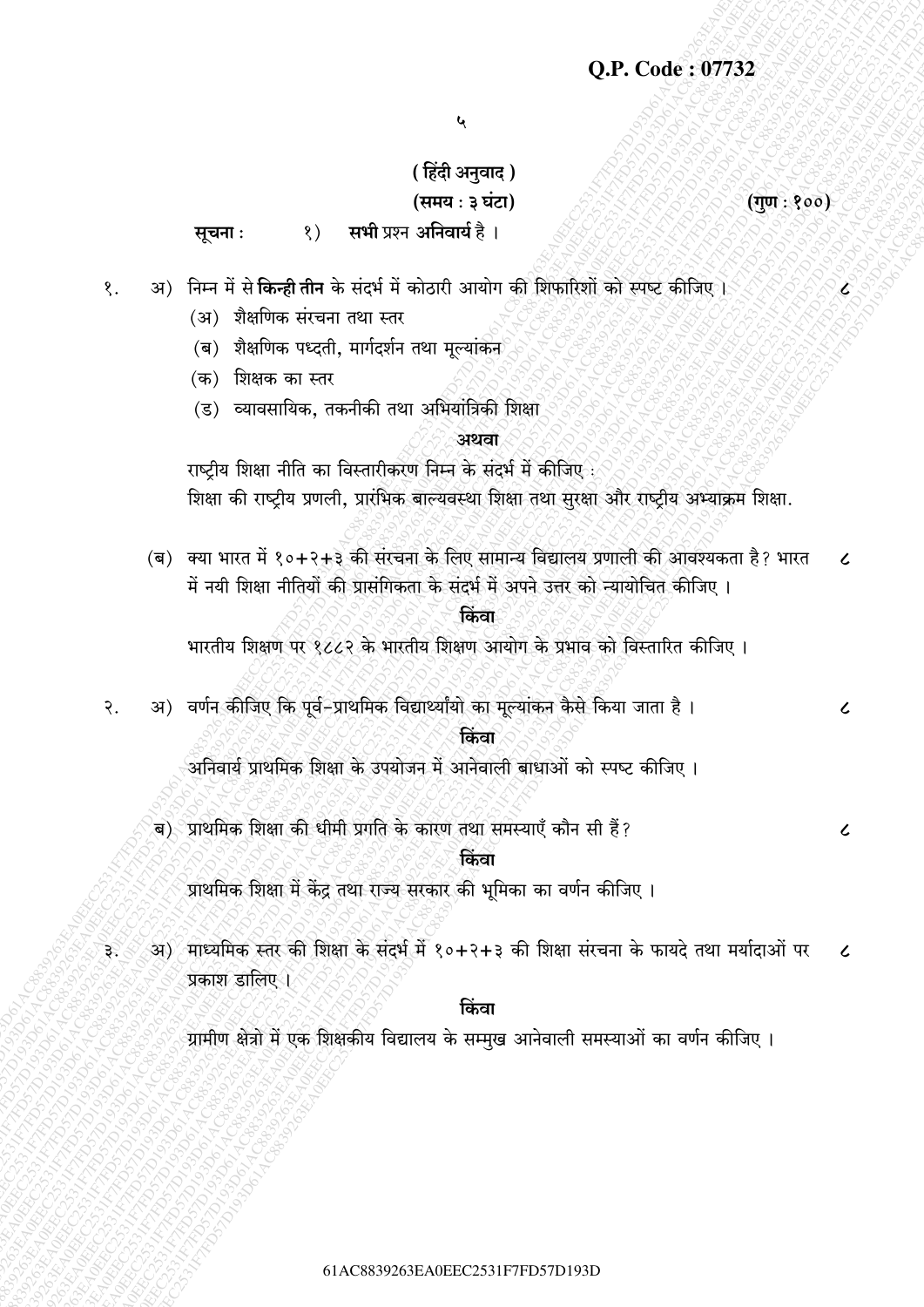# O.P. Code: 07732

E

१६

- ब) माध्यमिक शिक्षा के उद्देश्य निम्न के द्वारा दिये सुझावो के संदर्भ में स्पष्ट कीजिए ।
	- मुदलियार आयोग  $\langle \rangle$
	- कोठारी आयोग  $\mathcal{S}$ )
	- ईश्वरभाई पटेल आयोग  $\mathfrak{z})$

## अथवा

जवाहर नवोदय विद्यालय का वर्णन, उसकी विशिष्टता, आयोजन तथा उनके सम्मुख आनोवाली समस्याओं पर जोर डालते हुए कीजिए ।

अ) 'जब औपचारिक, अनौपचारिक तथा न-औपचारिक शिक्षा संयुक्त रुप से कार्य करते है,' तो भारत γ.  $\epsilon$ की आवश्यकताओं की पूर्ती हो सकती है - टिप्पणी कीजिए।

# अथवा

व्यस्क शिक्षा की आवश्यकता तथा महत्त्व का वर्णन कीजिए ।

ब) स्पष्ट कीजिए कि जनमानस तक शिक्षा उपलब्ध कराने में इग्नू तथा वायसीएमओयू ने किस प्रकार  $\epsilon$ कार्य किया है ?

#### अथवा

'मूक्त तथा दूरस्थ शिक्षा ने भारत की शैक्षणिक आवश्यकताओं के लिए महत्त्वपूर्ण योगदान दिया है।' - न्यायोचित कीजिए ।

- निम्न में से किन्ही चार पर संक्षेप में लिखिए। ५.
	- बुडस डिस्पेच का भारतीय शिक्षा पर प्रभाव  $\langle \rangle$
	- माध्यमिक महाविद्यालयों का शिक्षा प्रबंध  $\mathcal{S}$
	- पूर्व-प्राथमिक शिक्षा की कोई दो समस्याएँ ३ $)$ ं
	- दूरस्थ तथा मूक्त अध्ययन संस्थान, मुंबई विश्वविद्यालय `≴∑∕
	- माध्यमिक स्तर पर तकनीकी शिक्षा  $\mathbb{Q}$
	- प्राथमिक विद्यालय के प्रकार  $\epsilon$ )
- आपके द्वारा 'विद्यालय छोडनेवाले विद्यार्थी' या 'न औपचारिक शिक्षण संस्थान' में किये गये साक्षात्कार २० ક્રર की रिर्पोट को लिखिए, जिसे आपने प्रात्यक्षिक कार्य के रुप में इस परिपत्र के लिए किया है।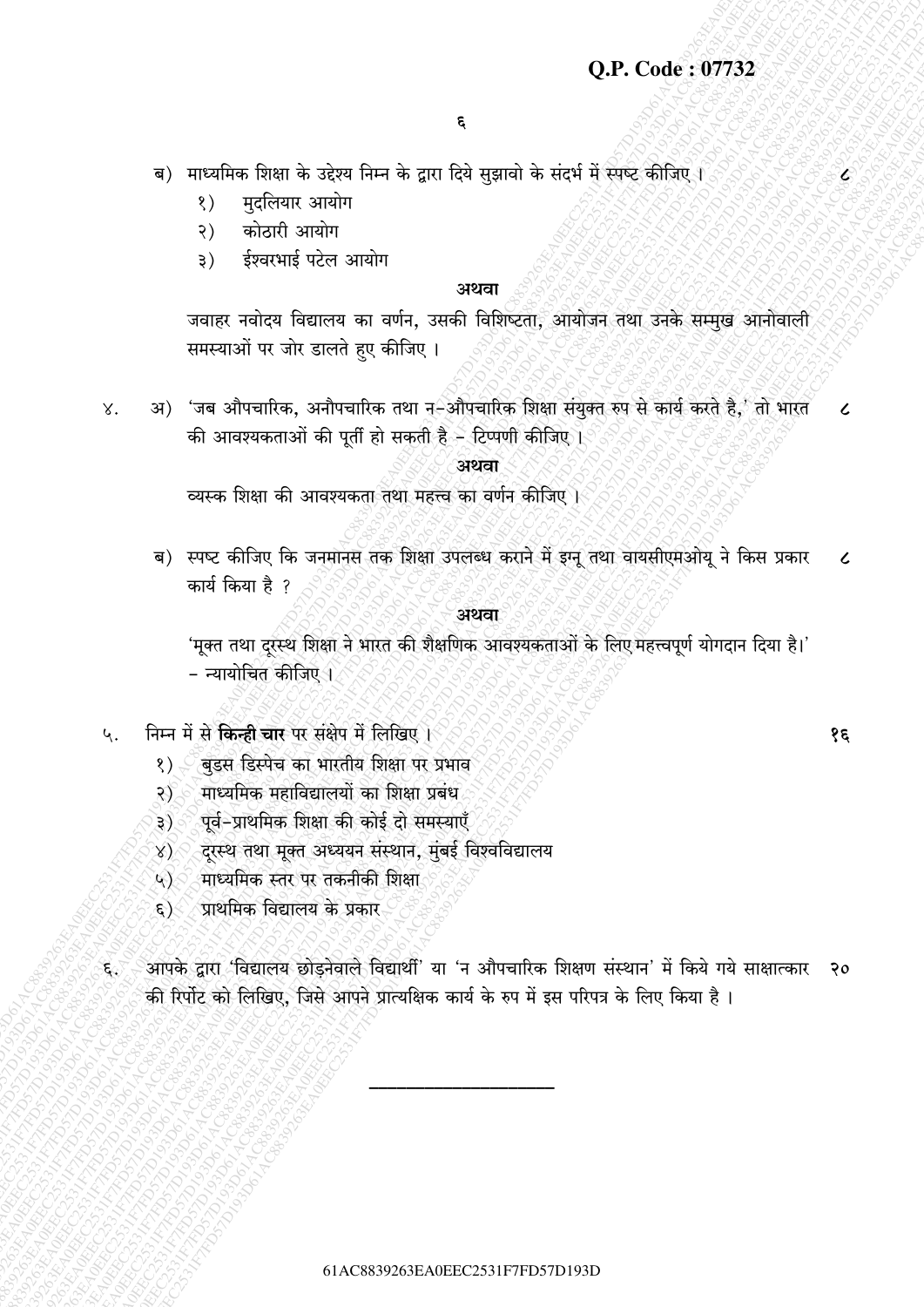| (Paper- V) (15/05/2017)<br>[Time: 3 Hours]<br>Please check whether you have got the right question paper.<br>$N.B$ :<br>1. Attempt all the questions.<br>Explain the difference between technology in Education and technology of<br>$\bf{8}$<br>1. (a)<br>(i)<br>Education.<br><b>OR</b><br>(ii)<br>'Educational Technology is the need of modern world'. Explain.<br>(b)<br>Explain the process of communication.<br>(i)<br>8<br>OR<br>Explain "Communication Cycle" and 5 factors that promote effective<br>(ii)<br>communication.<br>Explain the use of Transactional Analysis as a communication skill. What are its<br>8<br>(a)<br>(i)<br>implications for effective teaching and learning?<br>OR<br>Explain the concept of Transactional Analysis. What are its implications for<br>(ii)<br>education.<br>Describe the role of text books and reference books in classroom communication. 8<br>(b)<br>(i)<br>OR<br>(ii)<br>Explain the role of Online learning in distance education.<br>Explain the concept and purpose of language laboratory.<br>8<br>(a)<br>(i)<br>OR<br>"Despite audio visuals, the use of chalk board will continue". How far do you agree<br>$\langle 0 \rangle$<br>with this statement? Justify your answer with examples.<br>(b)<br>Explain the use of maps as teaching aids, bringing out their advantages and<br>8<br>M<br>limitations.<br>OR | <b>EDUCATION</b><br><b>Communication Mode in Education</b> |  | Q.P. Code: 06874 |             |  |
|---------------------------------------------------------------------------------------------------------------------------------------------------------------------------------------------------------------------------------------------------------------------------------------------------------------------------------------------------------------------------------------------------------------------------------------------------------------------------------------------------------------------------------------------------------------------------------------------------------------------------------------------------------------------------------------------------------------------------------------------------------------------------------------------------------------------------------------------------------------------------------------------------------------------------------------------------------------------------------------------------------------------------------------------------------------------------------------------------------------------------------------------------------------------------------------------------------------------------------------------------------------------------------------------------------------------------------------------------------------------------------|------------------------------------------------------------|--|------------------|-------------|--|
|                                                                                                                                                                                                                                                                                                                                                                                                                                                                                                                                                                                                                                                                                                                                                                                                                                                                                                                                                                                                                                                                                                                                                                                                                                                                                                                                                                                 |                                                            |  |                  | [Marks:100] |  |
|                                                                                                                                                                                                                                                                                                                                                                                                                                                                                                                                                                                                                                                                                                                                                                                                                                                                                                                                                                                                                                                                                                                                                                                                                                                                                                                                                                                 |                                                            |  |                  |             |  |
|                                                                                                                                                                                                                                                                                                                                                                                                                                                                                                                                                                                                                                                                                                                                                                                                                                                                                                                                                                                                                                                                                                                                                                                                                                                                                                                                                                                 |                                                            |  |                  |             |  |
|                                                                                                                                                                                                                                                                                                                                                                                                                                                                                                                                                                                                                                                                                                                                                                                                                                                                                                                                                                                                                                                                                                                                                                                                                                                                                                                                                                                 |                                                            |  |                  |             |  |
|                                                                                                                                                                                                                                                                                                                                                                                                                                                                                                                                                                                                                                                                                                                                                                                                                                                                                                                                                                                                                                                                                                                                                                                                                                                                                                                                                                                 |                                                            |  |                  |             |  |
|                                                                                                                                                                                                                                                                                                                                                                                                                                                                                                                                                                                                                                                                                                                                                                                                                                                                                                                                                                                                                                                                                                                                                                                                                                                                                                                                                                                 |                                                            |  |                  |             |  |
|                                                                                                                                                                                                                                                                                                                                                                                                                                                                                                                                                                                                                                                                                                                                                                                                                                                                                                                                                                                                                                                                                                                                                                                                                                                                                                                                                                                 | 2.                                                         |  |                  |             |  |
|                                                                                                                                                                                                                                                                                                                                                                                                                                                                                                                                                                                                                                                                                                                                                                                                                                                                                                                                                                                                                                                                                                                                                                                                                                                                                                                                                                                 |                                                            |  |                  |             |  |
|                                                                                                                                                                                                                                                                                                                                                                                                                                                                                                                                                                                                                                                                                                                                                                                                                                                                                                                                                                                                                                                                                                                                                                                                                                                                                                                                                                                 |                                                            |  |                  |             |  |
|                                                                                                                                                                                                                                                                                                                                                                                                                                                                                                                                                                                                                                                                                                                                                                                                                                                                                                                                                                                                                                                                                                                                                                                                                                                                                                                                                                                 |                                                            |  |                  |             |  |
|                                                                                                                                                                                                                                                                                                                                                                                                                                                                                                                                                                                                                                                                                                                                                                                                                                                                                                                                                                                                                                                                                                                                                                                                                                                                                                                                                                                 | 3.                                                         |  |                  |             |  |
|                                                                                                                                                                                                                                                                                                                                                                                                                                                                                                                                                                                                                                                                                                                                                                                                                                                                                                                                                                                                                                                                                                                                                                                                                                                                                                                                                                                 |                                                            |  |                  |             |  |
|                                                                                                                                                                                                                                                                                                                                                                                                                                                                                                                                                                                                                                                                                                                                                                                                                                                                                                                                                                                                                                                                                                                                                                                                                                                                                                                                                                                 |                                                            |  |                  |             |  |
| Explain the characteristics and uses of seminar method of teaching and learning.<br>$\langle$ iif $\rangle$                                                                                                                                                                                                                                                                                                                                                                                                                                                                                                                                                                                                                                                                                                                                                                                                                                                                                                                                                                                                                                                                                                                                                                                                                                                                     |                                                            |  |                  |             |  |
|                                                                                                                                                                                                                                                                                                                                                                                                                                                                                                                                                                                                                                                                                                                                                                                                                                                                                                                                                                                                                                                                                                                                                                                                                                                                                                                                                                                 |                                                            |  |                  |             |  |
|                                                                                                                                                                                                                                                                                                                                                                                                                                                                                                                                                                                                                                                                                                                                                                                                                                                                                                                                                                                                                                                                                                                                                                                                                                                                                                                                                                                 |                                                            |  |                  |             |  |
|                                                                                                                                                                                                                                                                                                                                                                                                                                                                                                                                                                                                                                                                                                                                                                                                                                                                                                                                                                                                                                                                                                                                                                                                                                                                                                                                                                                 |                                                            |  |                  |             |  |
|                                                                                                                                                                                                                                                                                                                                                                                                                                                                                                                                                                                                                                                                                                                                                                                                                                                                                                                                                                                                                                                                                                                                                                                                                                                                                                                                                                                 |                                                            |  |                  | [Turn Over] |  |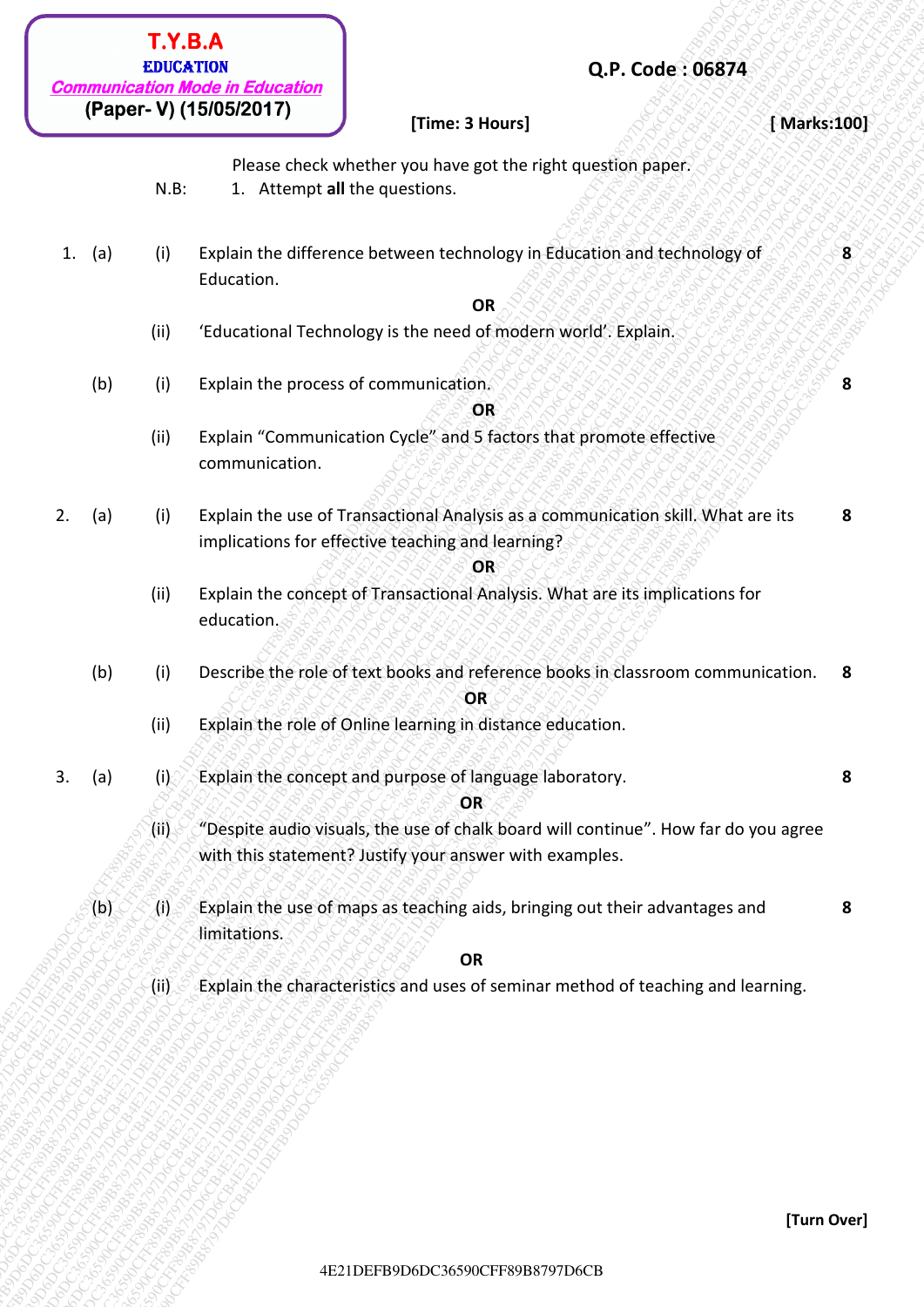# **Q.P. Code : 06874**

4DE 2019<br>
4DE 2006 CHER PROFESSION COMPUTER MANUSCRIPS OF THE CHER PROFESSION CONTINUES TO CONSUMER TRANSPARENT OF THE CHER PROFESSION CONTINUES (2)<br>
2019 - Explain Computer Manuscript Instruction, Sales as benefits and in 4E21 DB<br>
4CP-Code : 066794<br>
4CP-Code : 066794<br>
4CP-Code : 066794<br>
4CP-Code : 066794<br>
4CP-Code : 066794<br>
4CP-Code : 066794<br>
4CP-Code : 066794<br>
4CP-Code : 066794<br>
4CP-Comparations describes the contribute of the metal state 4E21 DR - Visit are the advantages and imatations of rose playing as a microid of telechine<br>
and telecoming?<br>
(II) Explain the stages involved in organizations conditions for telecoming<br>
(U) CE (The dial most be a maximize Q.P.Code: 06874<br>
4. (a) 0) what are the advantages and installance of not known of the physics as a method of fractions<br>
2010 Coolan Coronate Manages Installance. State is been filterated installance.<br>
2010 Coolan Coronate 4E21DEFB9D6DC3690CFF89B8791DEFB9D6DC36590CFF89B8791D6DC36590CFF89B8797D6DC36590CFF89B8797D6DC36590CFF89B8797D6DC36590CFF89B8797D6DC36590CFF89B8797D6DC36590CFF89B8797D6DC36590CFF89B8797D6DC36590CFF89B8797D6DC36590CFF89B8797 Q.P. Code: 96874<br>
4. Iol. 3) What events and and animation and finding contact riverside particles are are distributed by the matrix of the street of the street of the street of the street of the street of the street of th 4. (a) 11 What are the advantages and limitation of role possibly is a method of the charge of the company model of the charge of the charge of the charge of the charge of the charge of the charge of the charge of the char 4. (a) 11 What are the advantages and limitation of role possibly is a method of the charge of the company model of the charge of the charge of the charge of the charge of the charge of the charge of the charge of the char 4. (a) 11 What are the advantages and limitation of role possibly is a method of the charge of the company model of the charge of the charge of the charge of the charge of the charge of the charge of the charge of the char 4. (a) 11 What are the advantages and limitation of role possibly is a method of the charge of the company model of the charge of the charge of the charge of the charge of the charge of the charge of the charge of the char 4. (a) 11 What are the advantages and limitation of role possibly is a method of the charge of the company model of the charge of the charge of the charge of the charge of the charge of the charge of the charge of the char 4. (a) 11 What are the advantages and limitation of role possibly is a method of the charge of the company model of the charge of the charge of the charge of the charge of the charge of the charge of the charge of the char 4. (a) CR - While are the educations are editinated to observe the species of the species of the species of the species of the species of the species of the species of the species of the species of the species of the speci Q.P. Code: 96874<br>
4E21D6DC36790CFF89D6DC3670CFF89D6DC36590CFF89D6DC36590CF<br>
2DEFB9D6DC36590CFF89B8797D6DC36590CFF89B8797D6DC36590CFF89B8797D6DC36590CFF89B8797D6DC36590CFF89B8797D6DC36590CF<br>
2DEFB9D6DC36590CFF8D6DC36590CFF8 Q.P. Code: 06874<br>
4. (a) (6) Wistins the adventures and finitestimes of properties payables in restriction of the adventures of the companies where the angeles in restriction of the companies where the angeles the companie Q.P. Code: 06874<br>
4. List | 02 Which are the advantages and finitations of role praying as simultod of earthing<br>
101 | Explain Cornate Manages Instructions | OSB<br>
103 | Explain Cornate Manages Instructions | OSB B5 assette 4. (a) III What are the extransitions and timestic on other to the principal are are the control of the control of the control of the control of the control of the control of the control of the control of the control of th 4E2<br>
4E21 D6 P1 White are the advantages and limitations of role planning as method of teaching<br>
59 Depths the stages involved in usgariang conclusion for using the conclusions<br>
(b) The advantage of branching concerns proc 4. (a) (b) What are the adventages and limitations of role playing as a method of teaching<br>
and learning?<br>
(ii) Prabin the stages involved in organiza conclusions for residual infrastrans.<br>
(ii) S. Correlations the teachin Q.P.Code: 06674<br>
4E21DEFB9D6DC367920CFF800CFF89D6DC36590CFF898787D6DC36590CFF89B8797D6DC36590CFF89B87920CFF89B8797D6DC36590CFF89B879D6DC36590CFF89B879D6DC36590CFF89B879D6DC36590CFF89B8792D6DC36590CFF89B879D6DC36590CFF89B87 4. (a) (i) What are the advantages and limitations of role playing as a method of teaching and learning? **8** 

## *OR* OR

- (ii) Explain the stages involved in organizing workshops for teaching.
- (b) (i) Explain Computer Managed Instruction. State its benefits and limitations. **8**

 *OR* OR

**\_\_\_\_\_\_\_\_\_\_\_\_\_\_\_\_\_\_\_\_\_\_\_\_\_\_\_** 

- (ii) CAI makes the teaching learning process more effective. Explain.
- **5.** Write notes on any four of the following:  $\frac{1}{2}$  MAN SAN SAN SAN SAN SAN 16
	- (a) Scope of Communication.
	- (b) Concept of Transactional Analysis
	- (c) On-line learning
	- (d) Educational Films
	- (e) Brainstorming
	- (f) Limitations of CMI
- 6. Write a detailed account of your practical work in this paper. **20**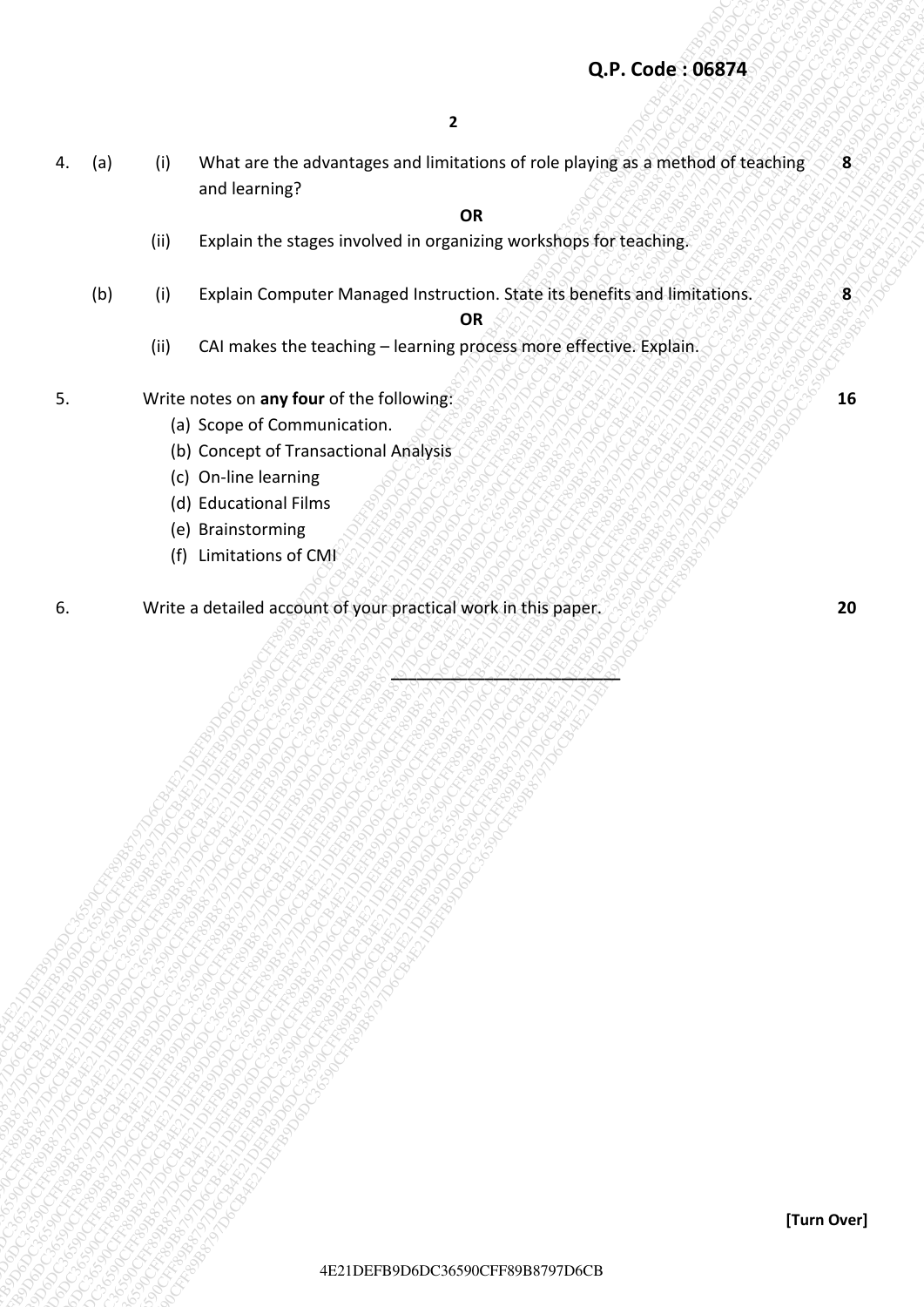३

# (मराठी अनुवाद)

# वेळ: ३ तास

सर्व प्रश्न अनिवार्य आहेत. सूचनाः

शिक्षणातील तंत्रज्ञान आणि शिक्षणाचे तंत्रज्ञान यांतील फरके स्पष्टे करा.  $\langle$ . (37)

#### किंवा

''शैक्षणिक तंत्रज्ञान ही आधुनिक जगाची गरज आहे.'' स्पष्ट करा.

संप्रेषण प्रक्रिया स्पष्ट करा.  $(\overline{q})$ 

# किंवा

'संप्रेषण चक्र' आणि प्रभावशाली संप्रेषण प्रवर्तित करणारे कोणतेही **पाच** घटक स्पष्ट करा.

संप्रेषण कौशल्य म्हणून व्यवहार विश्लेषणाचा उपयोग स्पष्ट करा. प्रभावी अध्ययन अध्यापनासाठी त्याचे  $\sqrt{3}$ .  $(31)$  $\overline{\mathcal{L}}$ काय महत्त्व आहे?

# किंवा

व्यवहार विश्लेषणाची संकल्पना स्पष्ट करा. तिचे शिक्षणासाठी महत्त्व काय?

वर्ग संप्रेषणात पाठय पुस्तके आणि संदर्भ साहित्याच्या भूमिकेचे वर्णन करा.  $(\overline{q})$ 

# किंवा

दरस्थ शिक्षणात ऑनलाईन शिक्षणाची भूमिका स्पष्ट करा.

३.  $(3)$ भाषा प्रयोगशाळेची संकल्पना आणि हेतू स्पष्ट करा.

> ''दृक्-श्राव्य साधने असूनही खडू-फळ्याचा वापर सुरुच राहील.'' ह्या विधानाशी तुम्ही कितपत सहमत आहात? उदाहरणांसह तुमच्या विधानाचे समर्थन करा.

शैक्षणिक साधन म्हणून नकाशांचा उपयोग त्यांचे फायदे आणि मर्यादांसह स्पष्ट करा.  $\overline{\mathsf{q}}$ 

# किंवा

अध्ययन अध्यापनाच्या परिसंवाद पद्धतीची वैशिष्टये आणि उपयोग स्पष्ट करा.

एकुण गुण:१००

 $\mathbf{z}^{\scriptscriptstyle \diamond}_\circ$ 

 $\epsilon$ 

 $\overline{\mathcal{L}}$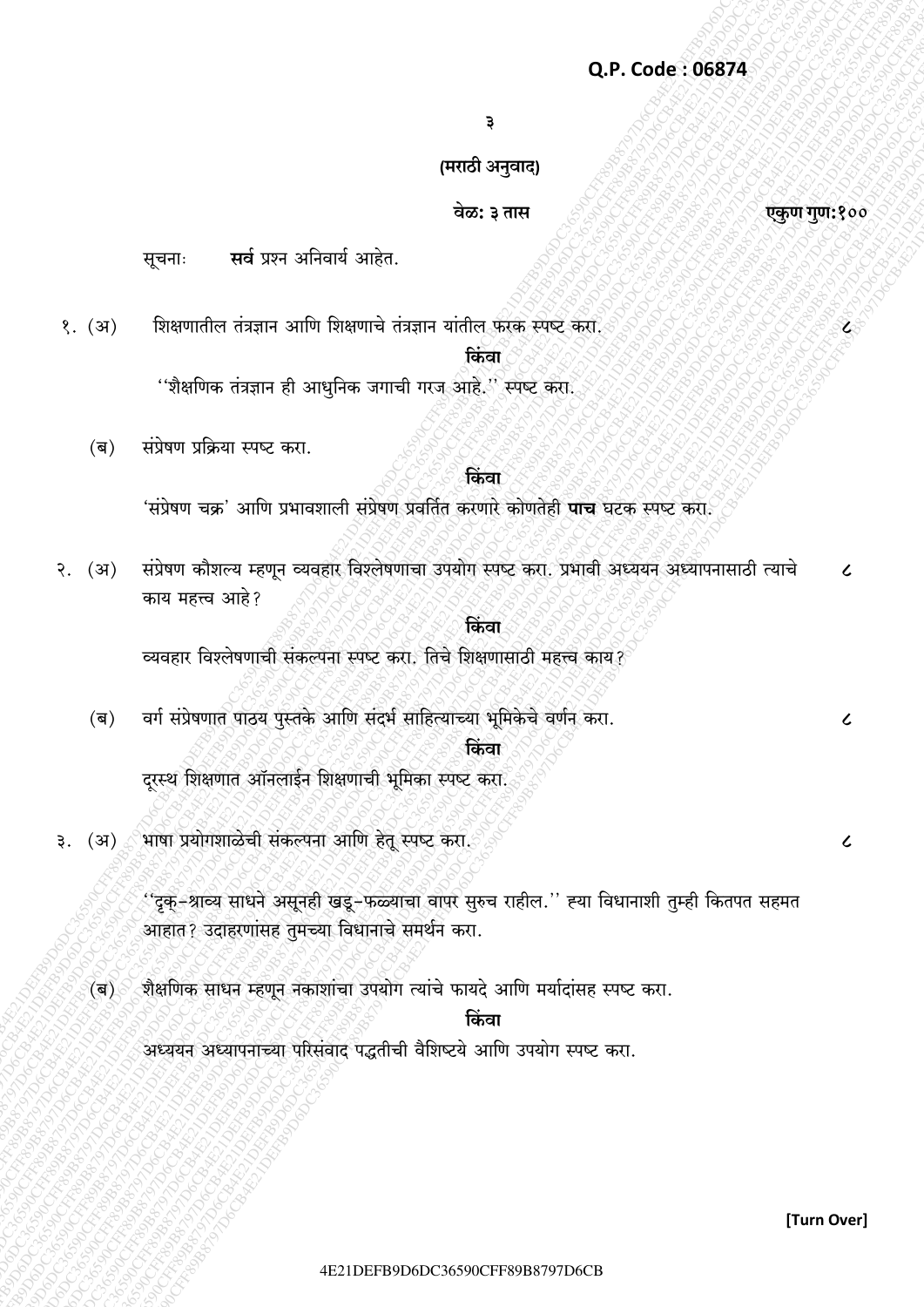# Q.P. Code: 06874

४. (अ) अध्ययन अध्यापनाची एक पद्धत म्हणून भूमिकाभिनयाचे फायदे आणि मर्यादा कोणत्या?

किंवा

अध्यापनासाठी कार्यशाळा आयोजन करण्यातील टप्पे स्पष्ट करा

संगणक व्यवस्थापित अनुदेशन स्पष्ट करा. तिचे फायदे आणि मर्यादा लिहा.  $(\overline{q})$ 

#### किंवा

''संगणक सहाय्य अनुदेशनामुळे अध्ययन-अध्यापुन प्रक्रिया आणखी प्रभावी होते.'' स्पष्ट करा.

- खालीलपैकी कोणत्याही **चारांवर** थोडक्यात टिपा लिहाः ५.
	- (अ) संप्रेषणाची व्याप्ती
	- (ब) व्यवहार विश्लेषणाची संकल्पना
	- (क) ऑनलाईन अध्ययन
	- (ड) शैक्षणिक चित्रफिती
	- (इ) बुद्धिमंथन
	- (फ) संगणक व्यवस्थापित अनुदेशनाच्या मर्यादा
- ह्या पेपरसाठी तुम्ही केलेल्या प्रात्यक्षिक कार्याचा अहवाल विस्तारपूर्वक लिहा.  $\epsilon$ .

 $\epsilon$ 

 $\overline{\mathcal{L}}$ 

 $\mathcal{S}\mathcal{E}$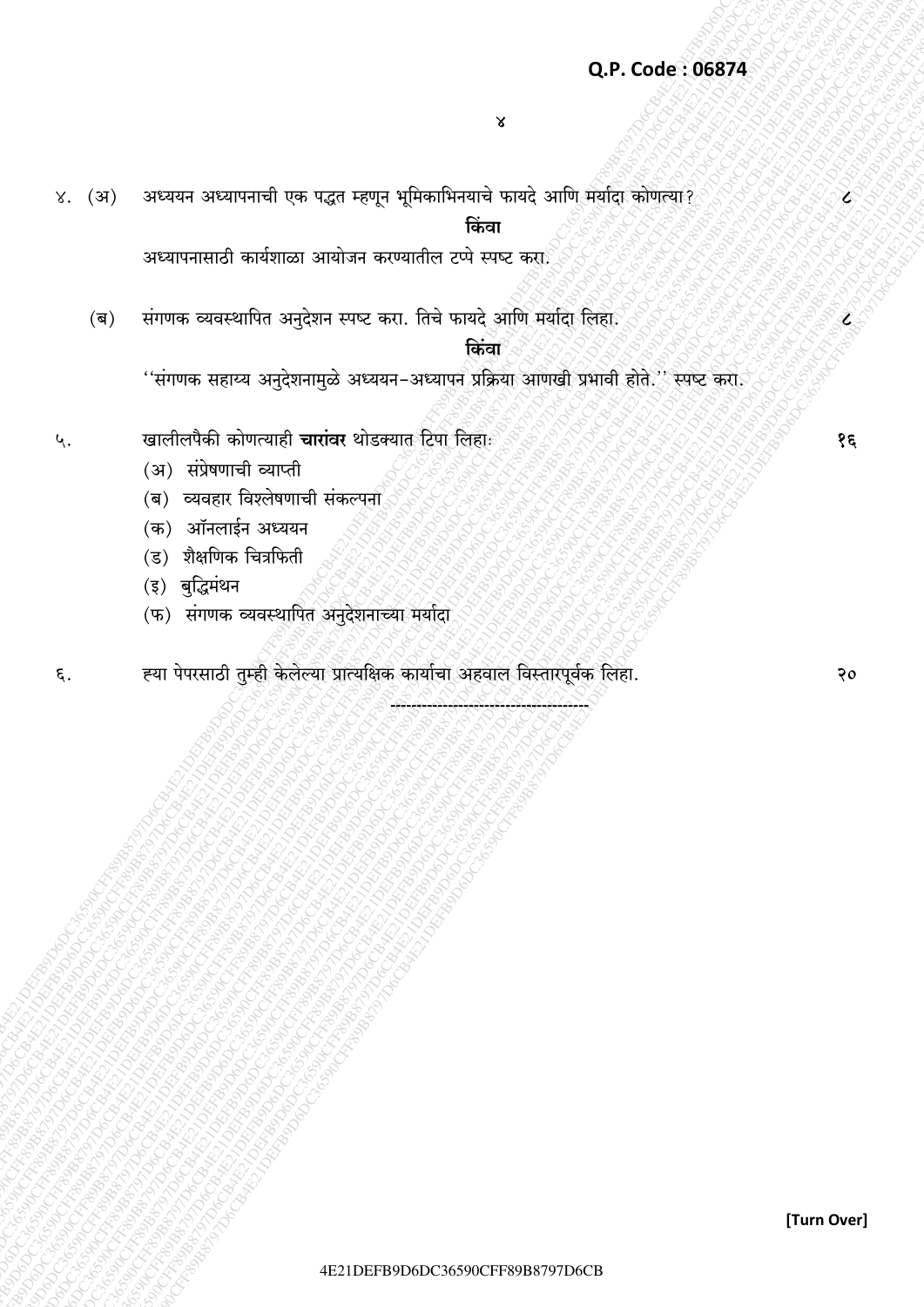$\mathbf{c}$ 

(हिन्दी अनुवाद)

# समय: ३ घंटे

सूचनाः सभी प्रश्न अनिवार्य है।

शिक्षा में प्रविधि तथा शिक्षा की प्रविधि के बीच के भेद को स्पष्ट कीजिए।  $\langle$ . (37)

या

'शैक्षणिक प्रविधि आधनिक विश्व की आवश्यकता है'।- स्पष्ट कीजिए।

संप्रेषण की प्रक्रिया स्पष्ट कीजिए।  $(\overline{q})$ 

#### या

'संप्रेषण चक्र' को स्पष्ट कीजिए तथा उसके प्रभावी उत्तेजन के हेत् किन्हीं **पाँच** घटकोको लिखिए।

- संप्रेषण कौशल्य के रुप में व्यवहार विश्लेषण के उपयोग को स्पष्ट कीजिए। प्रभावी अध्ययन तथा अध्यापन  $\sqrt{3}$ .  $(31)$  $\epsilon$ में इसका क्या उपयोजन है?
	- या व्यवहार विश्लेषण की संकल्पना को स्पष्ट कीजिए। शिक्षा के लिये इसके क्या उपयोजन हैं?
	- वर्ग संप्रेषण में पाठय पुस्तक तथा संदर्भ पुस्तक की भूमिका का वर्णन कीजिए।  $(\overline{q})$

दरस्थ शिक्षण में समकालिक अध्ययन की भूमिका स्पष्ट कीजिए।

भाषा प्रयोग शाला की संकल्पना तथा उद्देश्य को स्पष्ट कीजिए। (अ) ₹.

> 'दुक-श्राव्य साधनो के उपयोग के बावजूद श्याम पट का उपयोग होता रहेगा'।-आप इस कथन से कहाँ तक सहमत है? उदाहरण के साथ अपने उत्तर को न्यायोचित कीजिए।

था

शैक्षणिक सहाय्य के रुप में मानचित्र का उपयोग उसके फायदे तथा मर्यादाओं को स्पष्ट कीजिए।  $\left( \overline{\mathsf{q}} \right)$ 

अध्ययन अध्यापन की संगोष्टी विधि की विशिष्टता तथा उपयोग को स्पष्ट कीजिए।

कल अंक:१००

 $\mathbf{z}^{\scriptscriptstyle\mathrm{c}}$ 

 $\epsilon$ 

 $\overline{\mathcal{L}}$ 

[Turn Over]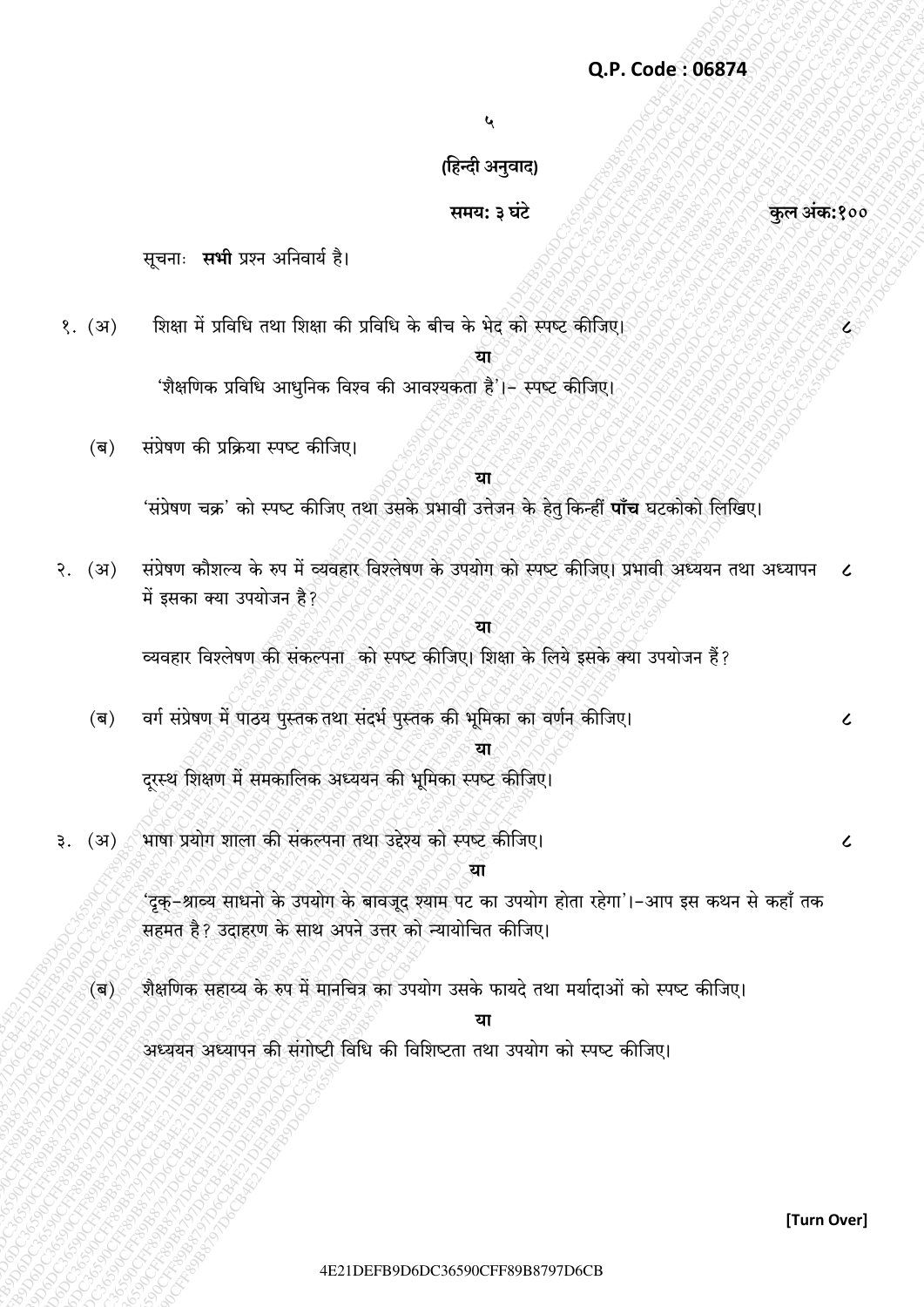# Q.P. Code: 06874

४. (अ) अध्ययन अध्यापन पद्धती के रूप में भूमिका अभिनय के क्या फायदे तथा मर्यादाएँ हैं?

या

अध्यापन में कार्यशाला आयोजन में निहित विभिन्न अवस्थाओं को स्पष्ट कीजिए।

संगणक प्रबंधित अनुदेशन को स्पष्ट कीजिए। इसके फायदे व मर्यादाए बताइये।  $(\overline{\mathsf{a}})$ 

''संगणक सहाय अनुदेशन अध्ययन अध्यापन को अधिक प्रभावी बनाती है'' स्पष्ट कीजिए।

- निम्नलिखित मे से किन्हीं चार पर संक्षेप में लिखिये:-५.
	- (अ) संप्रेषण की व्याप्ती
	- (ब) व्यवहार विश्लेषण की संकल्पना
	- (क) समकालीन अध्ययन
	- (ड) शैक्षणिक चलचित्र
	- (इ) बुद्धि मंथन
	- (फ) संगणक सहायक अनुदेशन की मर्यादाए
- इस परिपत्र में आपके द्वारा किये गये प्रात्यक्षिक कार्य को विस्तार से लिखिए। ξ.

१६

É

Ĕ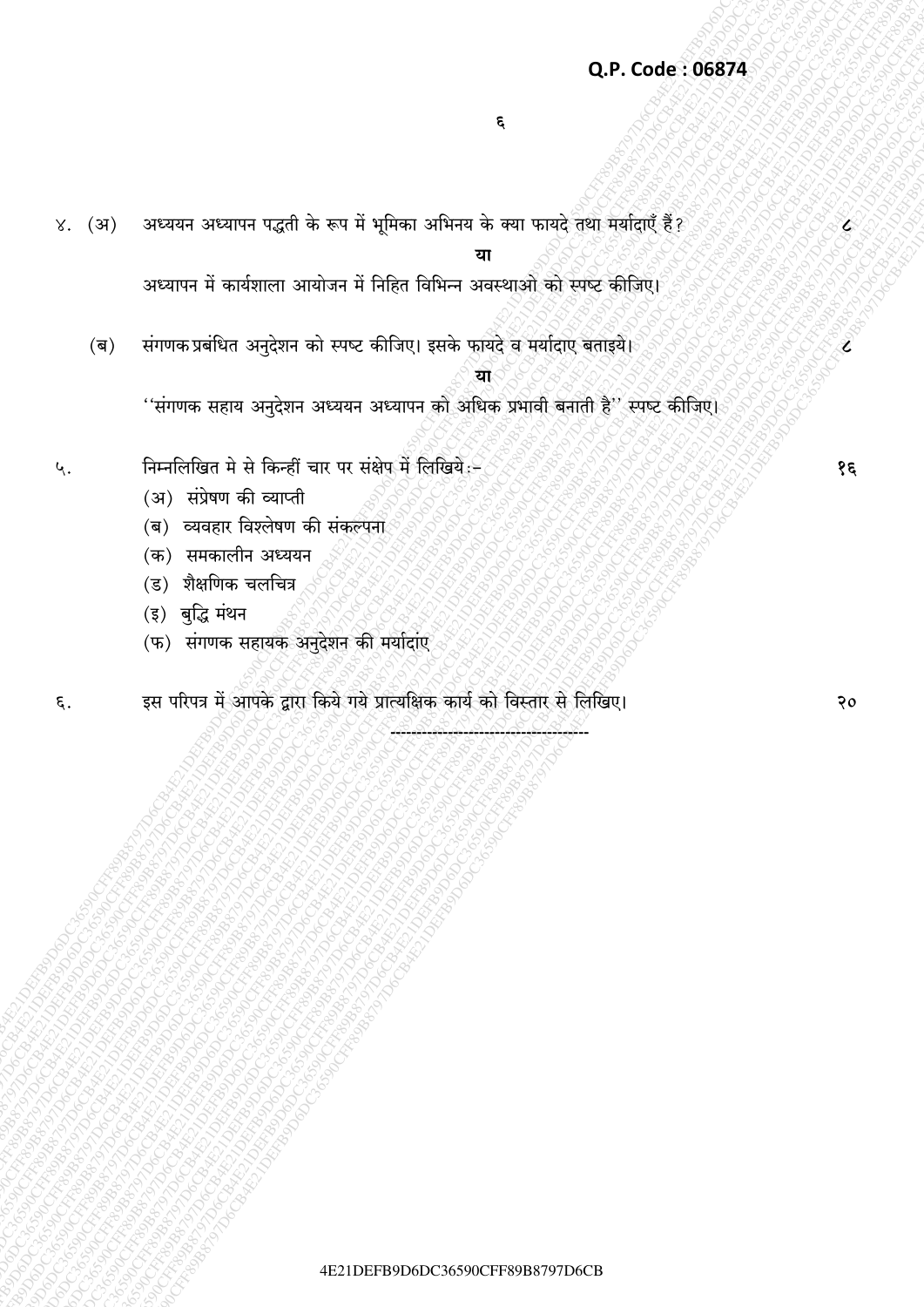

**Q.P. Code :07737**

**Time: - 3 Hours]** *SARRE**[Marks:* **100]** 

N.B: 1. Attempt **all** the questions.

1. A) "Both formative and summative evaluation play a vital role in all round development of a 07 student". Justify.

**OR**

Illustrate the interdependence of Measurement and Evaluation.

B) Explain the meaning and nature of Educational Measurement. How is it different from 08 Educational Evaluation?

**OR**

What is Evaluation? Explain it's nature and functions.

2. A) "Instructional objectives, specifications, learning experiences and evaluation show a cyclic 07 relationship". Explain this statement with suitable example.

**OR**

What do you understand by Learning Outcomes? Elucidate the significance of Learning Outcomes.

B) "Both direct and indirect learning experiences are essential for an effective teaching learning 08 process". Justify with reference to the meaning and significance of direct and indirect learning experiences.

**OR**

Illustrate any four maxims for writing the statements of objectives.

- 81980**4203**<br> **Educational Evaluation**<br>
W.R. 1. Attempt all the questions.<br>
4) "Tendi furnisment was summarize resolution play a shall role as all mund development of a 107<br>
Statistical metals and narrow of nature of Bolazi 819824613038F11D57900738198A65403<br>
8198A65403198A65403<br>
818-1011101138782819<br>
818-101110113878-and summative evaluation slav avial role in all round development of a 07<br>
10101167013828147<br>
11D601212-1138F1<sub>2</sub><br>
11D60112112-1. **Educational Evaluation**<br> **Educational Evaluation**<br> **Educational Evaluation**<br> **Example 1991 (190552017)**<br> **Example 11** Alternation distance realization distance in the substitution distance in the substitution of a sub **Existence of the Control Control Control Control Control Control Control Control Control Control Control Control Control Control Control Control Control Control Control Control Control Control Control Control Control Con EXTRA EXTRA F11D6138F12013**<br> **EXECUTED CONTENT CONTENT CONTENT CONTENT CONTENT CONTENT CONTENT CONTENT CONTENT CONTENT CONTENT CONTENT CONTENT CONTENT CONTENT CONTENT CONTENT CONTENT CONTENT CONTENT CONTENT CONTENT CONTE EXT.B.A Strained Exchange (ADS)**<br> **Educations (Paper-VI) (16/05/2017)** [Time: -3 Hours]<br> **(Paper-VI) (16/05/2017)** [Time: -3 Hours]<br>
N.E. \* Afternation and summative realization play a schedule in all round development o **Extra Character Construction**<br> **Extractional Evaluation**<br> **(Pagner-VI) (161058/2017)**<br>
W.W. 1. Amongs all the questions.<br>
1. A1 "Bosh larmonic and accumulate evaluation play avial vote in a could development of a Charact **Extractional Strange Control 3198** (**Paper - VI) (18/05/2017)** Times - 3 Novin) (Navis, 200) (Navis, 200) (Navis, 200) (18/05/2017) (Times - 3 Novin) (Navis, 200) (Navis, 200) (Navis, 200) (Navis, 200) (Navis and the ques **Extractional Strange Control 3198** (**Paper - VI) (18/05/2017)** Times - 3 Novin) (Navis, 200) (Navis, 200) (Navis, 200) (18/05/2017) (Times - 3 Novin) (Navis, 200) (Navis, 200) (Navis, 200) (Navis, 200) (Navis and the ques **Extractional Strange Control 3198** (**Paper - VI) (18/05/2017)** Times - 3 Novin) (Navis, 200) (Navis, 200) (Navis, 200) (18/05/2017) (Times - 3 Novin) (Navis, 200) (Navis, 200) (Navis, 200) (Navis, 200) (Navis and the ques **Extractional Strange Control 3198** (**Paper - VI) (18/05/2017)** Times - 3 Novin) (Navis, 200) (Navis, 200) (Navis, 200) (18/05/2017) (Times - 3 Novin) (Navis, 200) (Navis, 200) (Navis, 200) (Navis, 200) (Navis and the ques **Extractional Strange Control 3198A65403**<br> **Extractional Evaluation**<br> **CPRE-VD) (18005/2017)** Times - 3 Nours)<br>
1. A) "with the substitute and summative containing play a vial refe in all monet development of s-37<br>
interme **Example 13.42**<br> **Educational Evaluation**<br>
(**Paper-VI) (16005/2017)**<br>
11.8: 1. Altonst all the questions<br>
1.8: 1. Altonst and the member conduction play a visit refer is all resume discretizes and<br>
1.8: 1. Altonst and con **Educations Exhibition**<br> **Educations Excellential Towards and The Control of the Control of the Control of the Control of the Control of the Control of the Control of the Control of the Control of the Control of the Contro Educational Environmental Constrainers** 3 **Code: 37737**<br> **Educational Evaluational Constrainers** and several Theoretical Theoretical Theoretical Theoretical Theoretical Theoretical Constrainers and including the secondary **Extractional Strange Control 3198** (**PADE-1)**<br> **Extractional Evaluation**<br>
1. Al "sem formative and summarize evaluation and Toolical est all round development of a 17<br>
1. Al "sem formative and summarize evaluation and Too **Educational Evoluation**<br> **Educational Evoluation**<br> **Rapper - VII) (16/05/2017)**<br>
N.O. 1. Attempt at the questions.<br>
1. A) "both the rank-value and summative evoluation play a vital right in all round development of a 67<br> **Extra CONSULTER CONSULTER CONSULTER CONSULTER CONSULTER CONSULTER CONSULTER CONSULTER CONSULTER CONSULTER CONSULTER CONSULTER CONSULTER CONSULTER CONSULTER CONSULTER CONSULTER CONSULTER CONSULTER CONSULTER CONSULTER CONSU Educational Strangham Strangham Strangham Strangham Strangham Strangham Strangham Strangham Strangham Strangham Strangham Strangham Strangham Strangham Strangham Strangham Strangham Strangham Strangham Strangham Strangham Educational Strange Control 3**<br> **Educational Evaluation**<br> **RECORE TO ASSECT THE CONSULTER (SECTION CONSULTER)**<br>
1. A) "Youth formative and summative evaluation play a vital role in all round development of a student-"Lus 3. A) What is meant by Reliability? Why is reliability called consistency of an instrument? 07 **OR** Explain the characteristics of a good measuring instrument.
	- B) Describe the guidelines for improving construction and assessment of essay questions. 08 **OR**

Oral examination is an essential form of evaluation in spite of its limitation". Justify.

4. A) Explain in detail the concept of Criterion Referenced Tests. 07

**OR**

Differentiate between Criterion Referenced Tests and Norm Referenced Tests.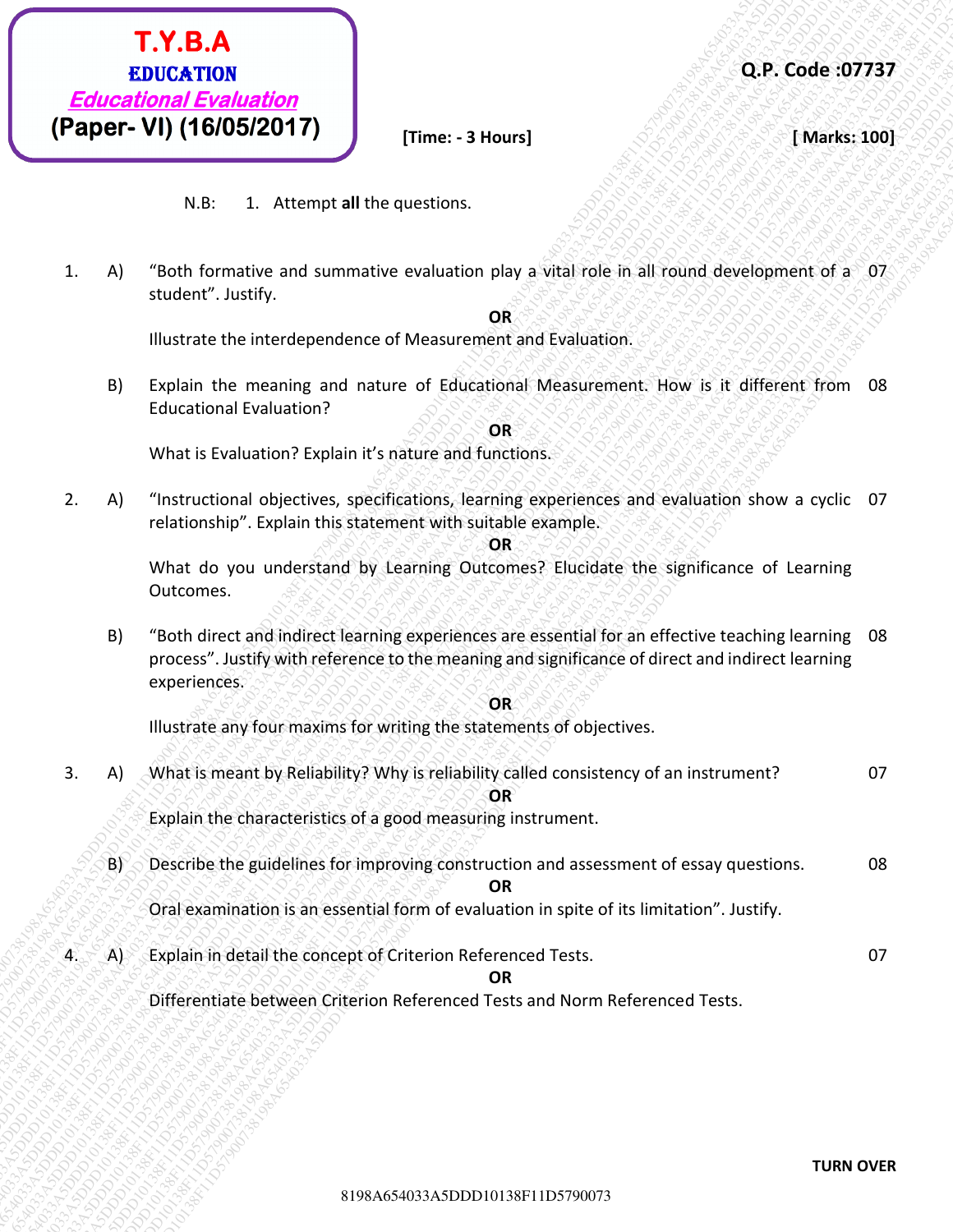|    |                                                                                                                                                                                                                                                                                                                               | Q.P. Code: 07737          |    |
|----|-------------------------------------------------------------------------------------------------------------------------------------------------------------------------------------------------------------------------------------------------------------------------------------------------------------------------------|---------------------------|----|
|    | $\overline{2}$                                                                                                                                                                                                                                                                                                                |                           |    |
| B  | "Internal assessment help in all round development of pupils". Justify.<br><b>OR</b>                                                                                                                                                                                                                                          |                           | 08 |
|    | What are external examinations? Illustrate various problems related to the conduct of<br>external examinations.                                                                                                                                                                                                               |                           |    |
| A) | Enumerate merits and limitations of Frequency Polygon.                                                                                                                                                                                                                                                                        |                           | 05 |
| B) | Class Intervals (Marks)<br>45-49<br>$40 - 44$<br>$35 - 39$<br>55-59<br>$50 - 54$<br>No. of students<br>$8^{\circ}$<br>$41\,$<br>15<br>$\overline{2}$<br>9                                                                                                                                                                     | $30 - 34$<br>$\mathbf{E}$ | 04 |
| C) | Which class interval has the highest frequency?<br>ii.<br>What is the upper limit of class interval having lowest frequency.<br>iii.<br>What is the midpoint of the interval 30-34?<br>iv.<br>Find mean, median and standard deviation of the above distribution.                                                             |                           | 11 |
|    | Write short notes on any four:<br>a) Purpose of Educational Measurement<br>Level of objectives under affective domain<br>b)<br><b>Merits of Rating Scale</b><br>c)<br>Limitation of Open Book Exam<br>d)<br><b>Meaning of Norm Referenced Tests</b><br>e)<br>Guiding principles for planning an effective system of reporting |                           | 20 |
|    | 8198A654033A5DDD10138F11D5790073                                                                                                                                                                                                                                                                                              | <b>TURN OVER</b>          |    |

- i. If 35 is the minimum for passing, how many have failed?
- ii. Which class interval has the highest frequency?
- iii. What is the upper limit of class interval having lowest frequency.
- iv. What is the midpoint of the interval 30-34?
- C) Find mean, median and standard deviation of the above distribution. The manner of 11

#### **6.** Write short notes on any four: 20 and 20 and 20 and 20 and 20 and 20 and 20 and 20 and 20 and 20 and 20 and 20

- a) Purpose of Educational Measurement
- b) Level of objectives under affective domain
- c) Merits of Rating Scale
- d) Limitation of Open Book Exam
- e) Meaning of Norm Referenced Tests
- f) Guiding principles for planning an effective system of reporting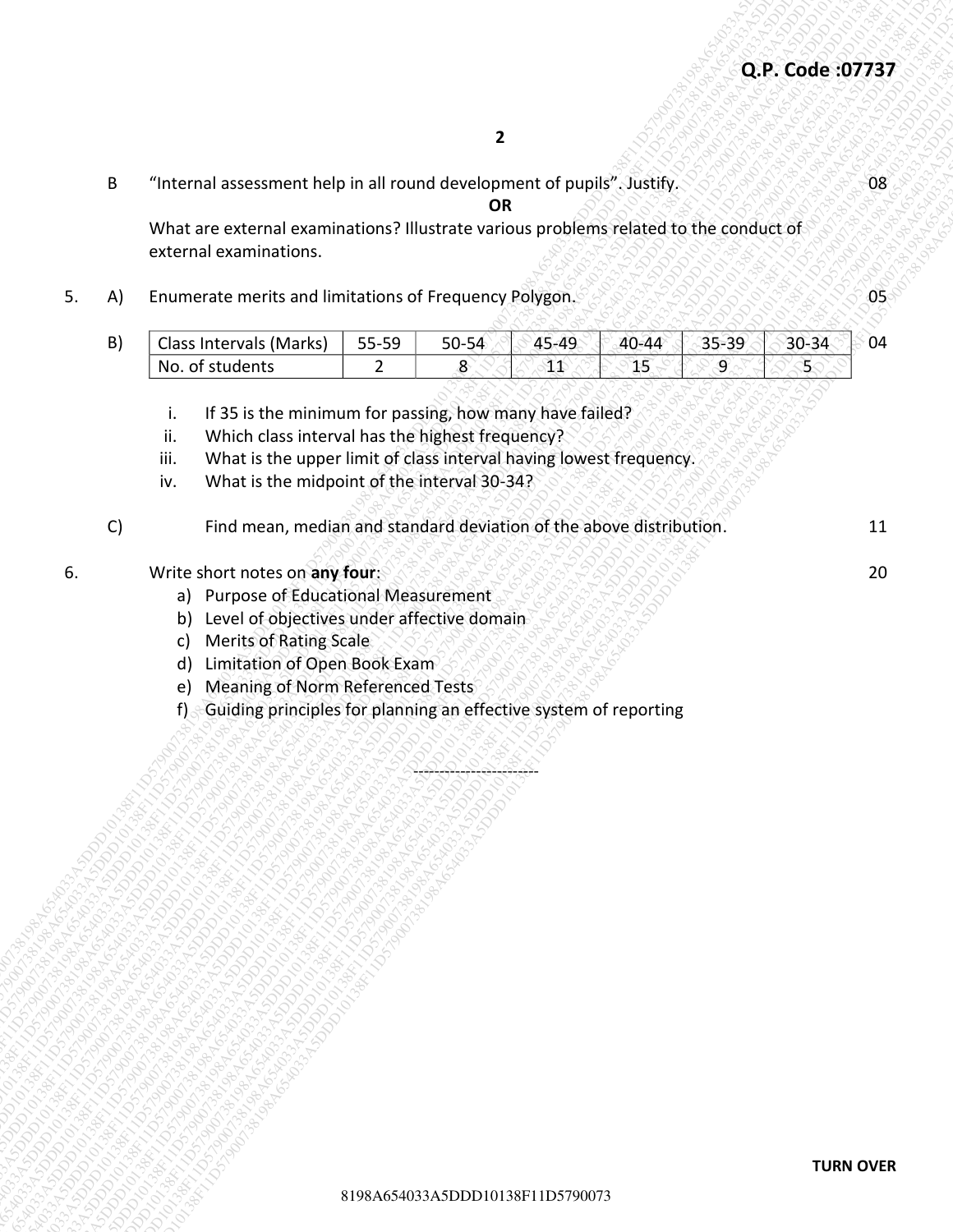गुण : १००

३

(मराठी अनुवाद) (वेळ – ३ तास)

१. सर्व प्रश्न अनिवार्य आहेत. सूचनाः

(अ) ''विद्यार्थ्याच्या सर्वांगीण विकासात निर्माणात्मक आणि समापनात्मक हे दोन्ही मूल्यमापन महत्त्वपूर्ण भूमिका १.  $09$ बजावतात.'' समर्थन करा.

किंवा

मापन आणि मूल्यमापनाचे परस्परावलंबित्व सोदाहरण स्पष्ट करा.

(ब) शैक्षणिक मापनाचा अर्थ आणि स्वरूप स्पष्ट करा. शैक्षणिक मूल्यमापनापेक्षा ते कसे भिन्न आहे?  $\circ c$ किंवा

मूल्यमापन म्हणजे काय? त्याचे स्वरूप आणि कार्ये स्पष्ट करा.

وں) ''अनुदेशन उदिदृष्टे, विशेषीकरणे, अध्ययन अनुभव आणि मूल्यमापन चक्राकार संबध दर्शवितात.'' योग्य ०७  $\mathcal{S}$ . उदाहरणांसह हे विधान स्पष्ट करा.

अध्ययन निष्पत्ती म्हणजे काय? अध्ययन निष्पत्तीचे महत्त्व उदाहरणासह स्पष्ट करा.

''प्रभावशाली अध्ययन-अध्यापन प्रक्रियेसाठी प्रत्यक्ष आणि अप्रत्यक्ष हे दोन्ही अध्ययन अनुभव आवश्यक ०८  $(\overline{\mathsf{q}})$ आहेत.'' प्रत्यक्ष आणि अप्रत्यक्ष अनुभवांचा अर्थ आणि महत्त्वाच्या संदर्भात समर्थन करा.

किंवा

किंवा

उदिदष्टांची विधाने लिहिण्यासाठी कोणतेही चार अध्यापनसूत्रे सोदाहरण स्पष्ट करा.

(अ) सप्रमाणता म्हणजे काय? सप्रमाणता ही साधनाची सातत्यता का म्हटली जाते? किंवा

चांगल्या मापन साधनाची वैशिष्ट्ये स्पष्ट करा

- (ब) ेनिबंधवजा प्रश्नांची रचना सुधारण्यासाठी आणि मूल्यांकनासाठी मार्गदर्शिकेचे वर्णन करा.  $\mathfrak{o}$ किंवा ''मौखिक परीक्षेला ही तिला मर्यादा असल्यातरीही, ती मूल्यमापनाचे महत्त्वाचे अंग आहे.'' समर्थन करा.
- ४. (अ) निकष संदर्भिय कसोट्यांची संकल्पना सविस्तर स्पष्ट करा.

 $0<sup>0</sup>$ 

 $0<sup>0</sup>$ 

किंवा

निकेष संदर्भिय कसोट्या आणि प्रमाण संदर्भिय कसोट्यांतील फरक स्पष्ट करा.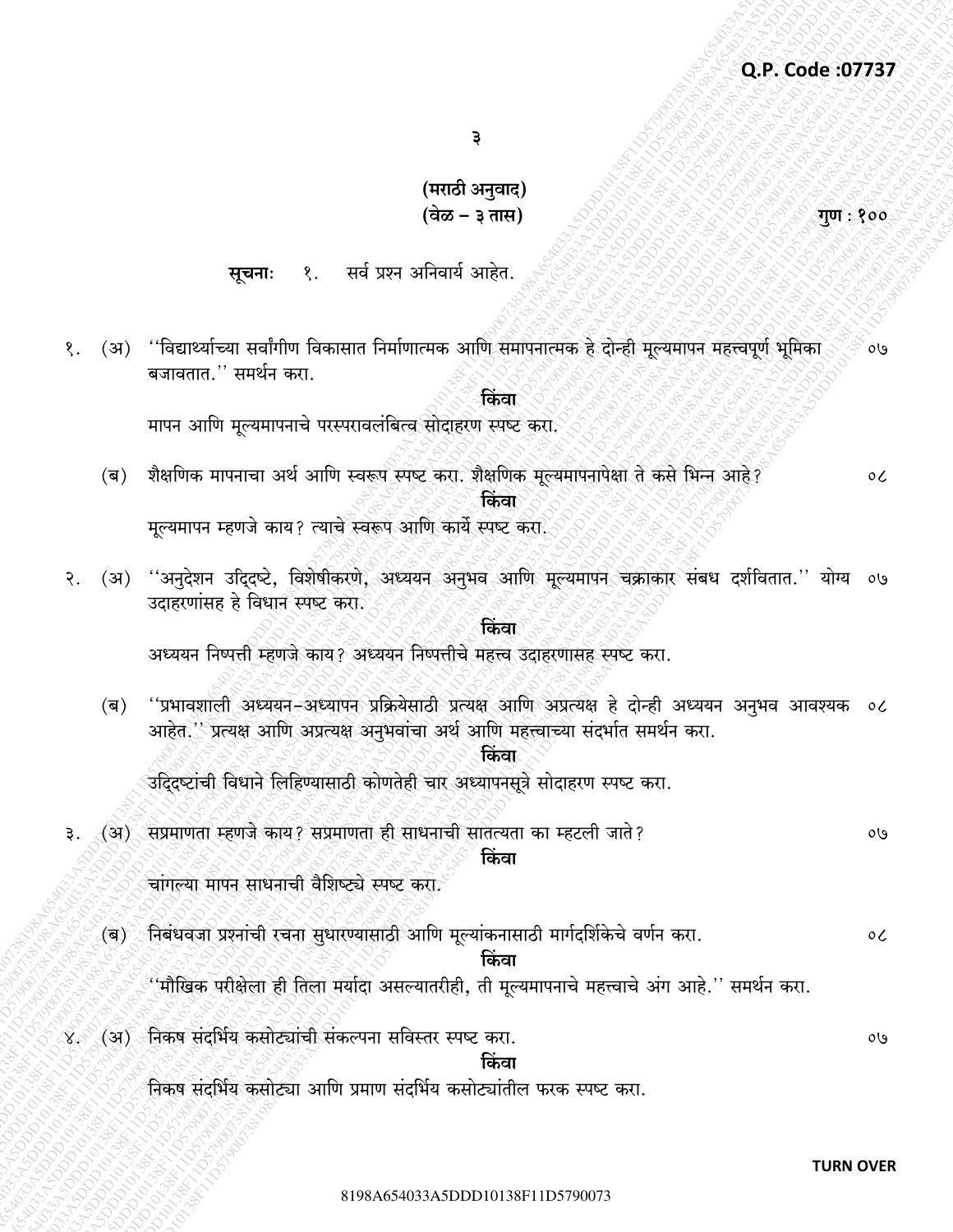''विद्यार्थ्यांच्या सर्वांगीण विकासात अंतर्गत मूल्यांकन मदत करते.'' समर्थन करा.  $(\overline{\mathbb{Q}})$ किंवा

बाह्य परीक्षा म्हणजे काय? बाह्य परीक्षा घेण्याशी संबंधित विविध समस्या सोदाहरण स्पष्ट करा.

(अ) आवृत्ती बहुभुजाचे गुण आणि मर्यादा लिहा. ५.

| ( ਕ | गण<br>$\mathcal{A}$ in the set | ف — ف ف | . J | $\vee$<br>$V_0 -$<br>ັ<br>౿ | $\sqrt{2}$<br>$V_0 -$ | -510- | $\overline{\phantom{a}}$ | ०४ |
|-----|--------------------------------|---------|-----|-----------------------------|-----------------------|-------|--------------------------|----|
|     | ावद्य<br>મ≀વ્યા                |         |     | $\circ$ $\circ$             | $\alpha$              |       |                          |    |

- जर किमान उत्तीर्ण गुण ३५ असतील, तर किती नापास आहेत? १.
- कोणत्या वर्गांतरांची वारंवारिता सर्वाधिक आहे? २.
- न्यूनतम वारंवारिता असलेल्या बर्गांतराची उच्चतर मर्यादा कोणती? ३.
- ३०-३४ वर्गांतराचा मध्यबिंधू कोणती ?  $X_{\cdot}$
- (क) वरील वितरणाचे मध्यमान, मध्यांक आणि प्रमाण विचलन शोधा.
- खालीलपैकी कोणत्याही चारांवर थोडक्यात टिपा लिहा.  $\xi$ .
	- (अ) शैक्षणिक मापनाचे हेतू
	- भावात्मक क्षेत्राच्या अंतर्गत उदिदष्टांचे स्तर (ब)
	- (क) पदनिश्चयन श्रेणीची गुणवैशिष्ट्ये
	- (इ) खुले-पुस्तक परीक्षेच्या मर्यादा
	- प्रमाण संदर्भिय कसोट्यांचा अर्थ  $(\overline{s})$
	- प्रभावी अहवाल सादरीकरणाच्या नियोजनाची मार्गदर्शक तत्त्वे  $(\overline{\Psi})$

 $04$ 

 $\circ c$ 

११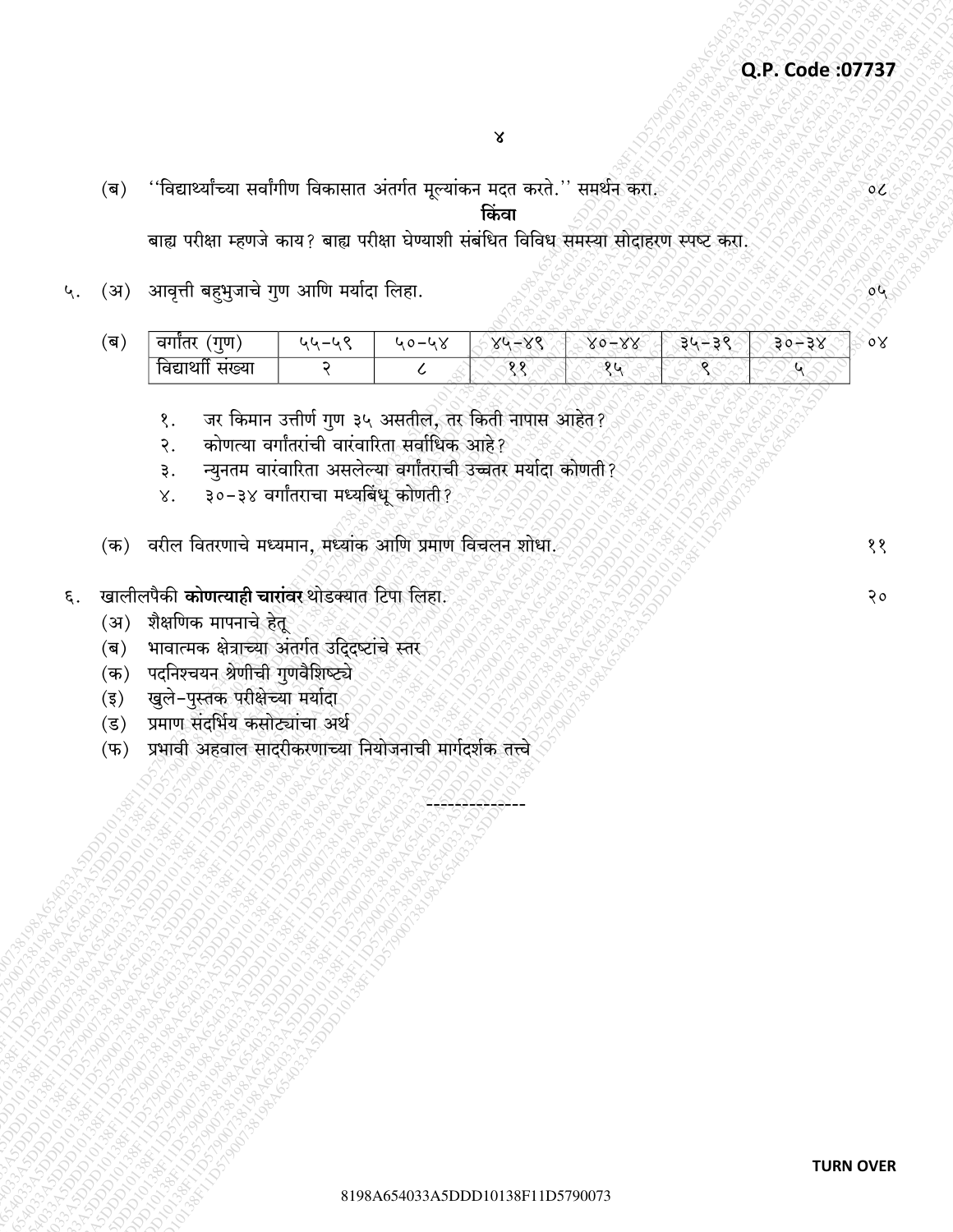$\mathbf{\mathbf{y}}$ 

(हिन्दी अनुवाद) (समय – ३ घंटे)

सभी प्रश्न अनिवार्य हैं।  $\mathcal{S}$ . सचनाः

(अ) 'निर्माणात्मक तथा समापकात्मक मूल्याकंन दोनो ही विदयार्थी के सर्वाङ्गीण विकास में महत्त्वपूर्ण भूमिका १. ০७ निभाते हैं'- न्यायोचित कीजिए।

अथवा

मापन तथा मूल्यामापन के परस्परावलंबन को सोदाहरण स्पष्ट कीजिए।

(ब) शैक्षिक मापन के अर्थ तथा स्वभाव को स्पष्ट कीजिए। ये शैक्षिक मूल्यामापन से कैसे भिन्न हैं? २.

अथवा

मूल्यमापन से क्या तात्पर्य है? इस के स्वभाव तथा कार्यो को स्पष्ट कीजिए।

(अ) 'अनुदेशनात्मक उद्देश, विशिष्ट उद्देश अध्ययन अनुभव तथा मूल्याकन एक चक्रीय संबंध को दर्शाती हैं' – इस ०८ २. कथन को योग्य उदाहरण के साथ स्पष्ट कीजिए।

अशता

अध्ययन निष्पत्ति से आप क्या समझते हैं? अध्ययन निष्पत्ति के महत्त्व को सोदाहरण स्पष्ट कीजिए।

'प्रभावी अध्ययन अध्यापन के लिए प्रत्यक्ष तथा अप्रत्यक्ष दोनों ही अध्ययन अनुभव आवश्यक हैं' प्रत्यक्ष तथा ०८  $(\overline{\mathsf{q}})$ अप्रत्यक्ष अनुभवो के अर्थ तथा महत्व के संदर्भ में न्यायोचित कीजिए।

अथवा

किन्हीं चार सूत्रो के लिए विधान तथा उद्देश को लिखकर सोदाहरण स्पष्ट कीजिए।

(अ) विश्वसनीयता से क्या तात्पर्य हैं? किसी उपकरण की स्थिरता का विश्वसनीयता क्यों कहा जाता है? ₹.  $0<sup>0</sup>$ अथवा

एक अच्छे मापन यंत्र की विशिष्टाओं का वर्णन कीजिए।

(ब) निबंधात्मक प्रश्नों की निर्मिती तथा मुल्यांकन के लिए दिशा निर्देशों का वर्णन कीजिए।  $\mathfrak{o}$ 

अथवा

'अपनो मर्यादाओं के बावजूद मौखिक परीक्षा मूल्यामापन का एक आवश्यक प्रारुप है'– न्यायोचित कीजिए।

४. (अ) मानदंड संदर्भित कसौटा को विस्तार से स्पष्ट कीजिए।

अथवा

 $0<sup>0</sup>$ 

कुल अंक : १००

 $\circ c$